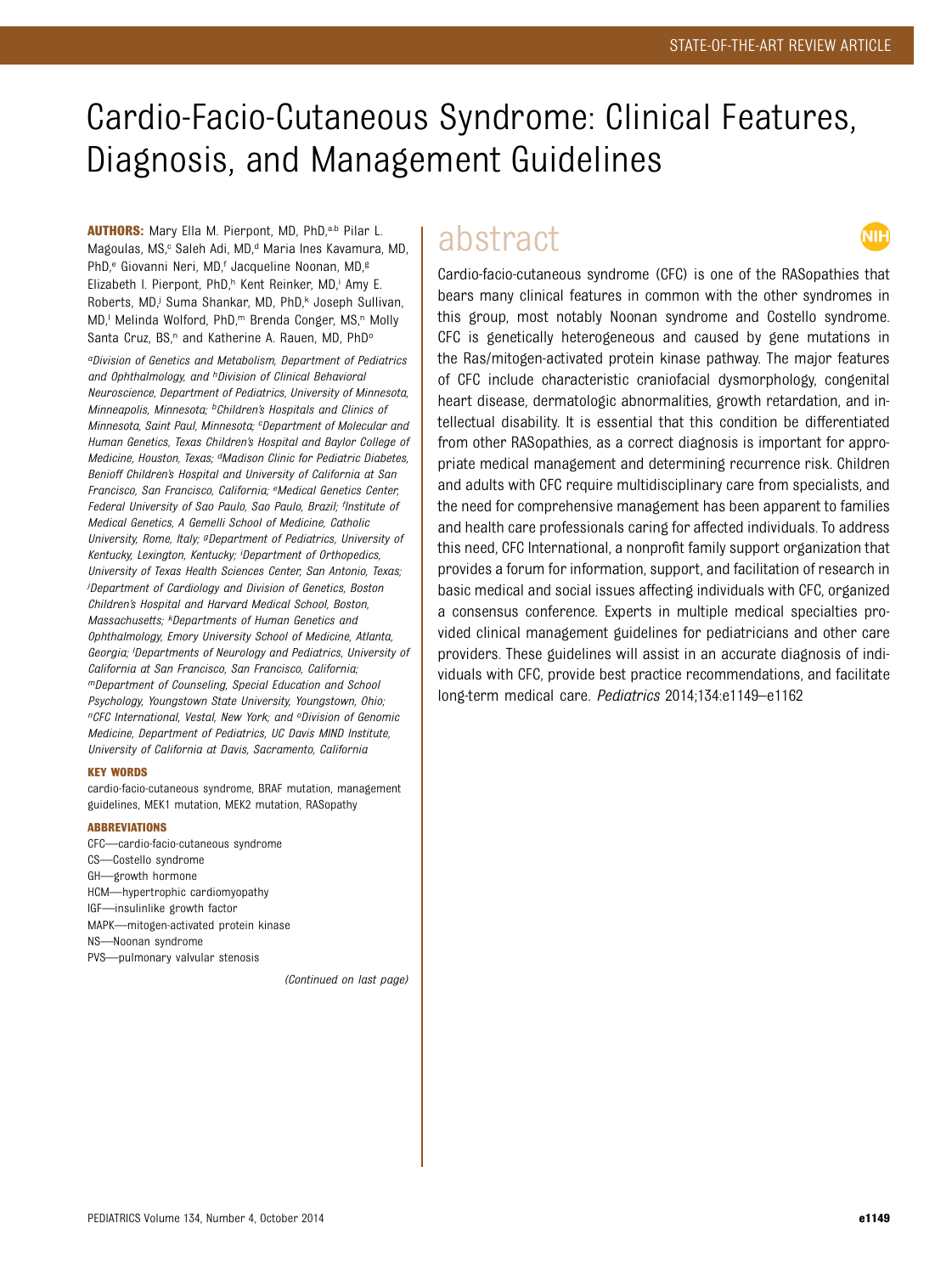Cardio-facio-cutaneous syndrome (CFC) is a multiple congenital anomaly disorderthatbelongstoagroupofsyndromes known as RASopathies.<sup>1</sup> Although CFC has distinctive characteristics, many of the clinical features overlap with 2 other RASopathies, namely Noonan syndrome (NS) and Costello syndrome (CS), therefore making the diagnosis challenging, especially in the newborn period. CFC is an autosomal dominant disorder with the vast majority of cases arising by a new mutation of BRAF, MEK1, MEK2 or rarely, KRAS genes. The most common findings include dysmorphic craniofacial features, congenital heart disease, dermatologic abnormalities, failure to thrive, gastrointestinal dysfunction, neurocognitive delay, and seizures. Although the worldwide prevalence of CFC is unknown, the prevalence of CFC in Japan is estimated at 1 in 810 000 individuals.2

It is often challenging to differentiate CFC from other RASopathies; therefore, CFC International convened an international conference on November 5–6, 2012, composed of health care providers and physician-scientists with expertise in CFC to aid in establishing a correct diagnosis and provide optimum clinical management to patients. The goal of this conference was to review the most current medical and scientific information about CFC, and develop guidelines for its diagnosis and clinical management. With this, we set forth timely recommendations for best practices and comprehensive medical management for individuals with CFC (Table 1).

#### **HISTORY**

CFC was first reported in 1986 by Reynolds et al<sup>3</sup> and by Baraitser and Patton.<sup>4</sup> Eight individuals were described with distinct facial features, ectodermal abnormalities, cardiac malformations, and intellectual disability.3 At that time, many believed that the facial features of CFC TABLE 1 Management Recommendations for CFC

| <b>Clinical Specialty</b> | Recommendations                                                                                                                                                                          |
|---------------------------|------------------------------------------------------------------------------------------------------------------------------------------------------------------------------------------|
| Genetics                  | At risk for CFC based upon physical examination, developmental history, and medical history.                                                                                             |
|                           | At diagnosis:                                                                                                                                                                            |
|                           | • Genetics consultation.                                                                                                                                                                 |
|                           | • Genetic testing directed by a geneticist/genetics provider using multigene Ras/MAPK                                                                                                    |
|                           | pathway panel testing (if available). Approximately 80% mutation detection rate for CFC.                                                                                                 |
|                           | • Consider sequential gene testing if panel testing is not available: (1) BRAF, (2) MEK1 and                                                                                             |
|                           | MEK2, and (3) KRAS<br>• Parental testing if variant of uncertain significance is detected.                                                                                               |
|                           | • Consider high-resolution chromosome microarray if gene testing is negative.                                                                                                            |
|                           | • If the above testing is negative, the geneticist/genetics provider can determine if exome                                                                                              |
|                           | sequencing is appropriate.                                                                                                                                                               |
|                           | Ongoing management:                                                                                                                                                                      |
|                           | • Annual follow-up with geneticist/genetics provider or specialty Ras pathway clinic.                                                                                                    |
| Cardiovascular            | At risk for pulmonary stenosis, HCM, septal defects.                                                                                                                                     |
|                           | At diagnosis:                                                                                                                                                                            |
|                           | · Echocardiogram, electrocardiogram.                                                                                                                                                     |
|                           | · Consultation with a cardiologist if murmur present or if clinical features suggest CFC or                                                                                              |
|                           | other RASopathy.                                                                                                                                                                         |
|                           | Ongoing management:                                                                                                                                                                      |
|                           | • Cardiology follow-up if cardiac disease found at diagnosis or at each of the age intervals<br>below. Cardiologist will decide on necessity for cardiac catheterization, interventional |
|                           | procedures, or surgical procedures depending on the individual cardiac abnormalities                                                                                                     |
|                           | of each patient.                                                                                                                                                                         |
|                           | • Infancy up to 1 y: If arrhythmias present, 24-h Holter evaluation.                                                                                                                     |
|                           | • Childhood and adolescence (up to 20 y): If no cardiac disease found initially, repeat                                                                                                  |
|                           | echocardiogram every 2-3 y. Measurement of blood pressure at each visit.                                                                                                                 |
|                           | • Adulthood $(>20 y)$ : Echocardiogram every 3-5 y if no previous heart disease found.                                                                                                   |
|                           | Measurement of blood pressure at each visit.                                                                                                                                             |
| Dermatologic              | At risk for keratosis pilaris, ulerythema ophryogenes, eczema, progressive multiple                                                                                                      |
|                           | pigmented nevi, dystrophic nails, lymphedema, hemangiomas, hyperkeratosis, and                                                                                                           |
|                           | generalized hyperpigmentation.                                                                                                                                                           |
|                           | At diagnosis:                                                                                                                                                                            |
|                           | • Consultation with a dermatologist.                                                                                                                                                     |
|                           | • Evaluation of hemangiomas.                                                                                                                                                             |
|                           | • Evaluation of pigmented nevi.<br>• If lymphedema present, referral to vascular specialist/clinic.                                                                                      |
|                           | Ongoing management:                                                                                                                                                                      |
|                           | • Frequent dermatology visits for management of xerosis, hyperkeratosis, and eczema.                                                                                                     |
|                           | • Annual evaluation of pigmented nevi.                                                                                                                                                   |
|                           | • Referral to a podiatrist for dystrophic nails or hyperkeratosis if needed.                                                                                                             |
|                           | • Monitor for lymphedema.                                                                                                                                                                |
|                           | . Meticulous skin care and early treatment of skin infection in the context of lymphedema.                                                                                               |
|                           | • Sun protection as recommended for the general population (ie, sunscreen; hats).                                                                                                        |
| Neurologic                | At risk for infantile spasms, seizures, hydrocephalus, type I Chiari malformation, and other                                                                                             |
|                           | structural brain anomalies.                                                                                                                                                              |
|                           | At diagnosis:                                                                                                                                                                            |
|                           | • Referral to neurologist for a baseline evaluation.                                                                                                                                     |
|                           | • Families should receive anticipatory guidance about the risk of seizures (infantile                                                                                                    |
|                           | spasms, other seizure types) and other neurologic issues.                                                                                                                                |
|                           | • Brain MRI should be obtained in cases of rapid increase in head growth, infantile<br>spasms, changes in neurologic examination, and regression of skills.                              |
|                           | • EEG if there is a suspicion of seizure activity.                                                                                                                                       |
|                           | • Accurate seizure classification with clinical history and EEG to help guide medical                                                                                                    |
|                           | management.                                                                                                                                                                              |
|                           | Ongoing management:                                                                                                                                                                      |
|                           | • Continued follow-up with neurologist for seizure management (if present).                                                                                                              |
|                           | . In child with infantile spasms, consult with cardiologist for possible steroid                                                                                                         |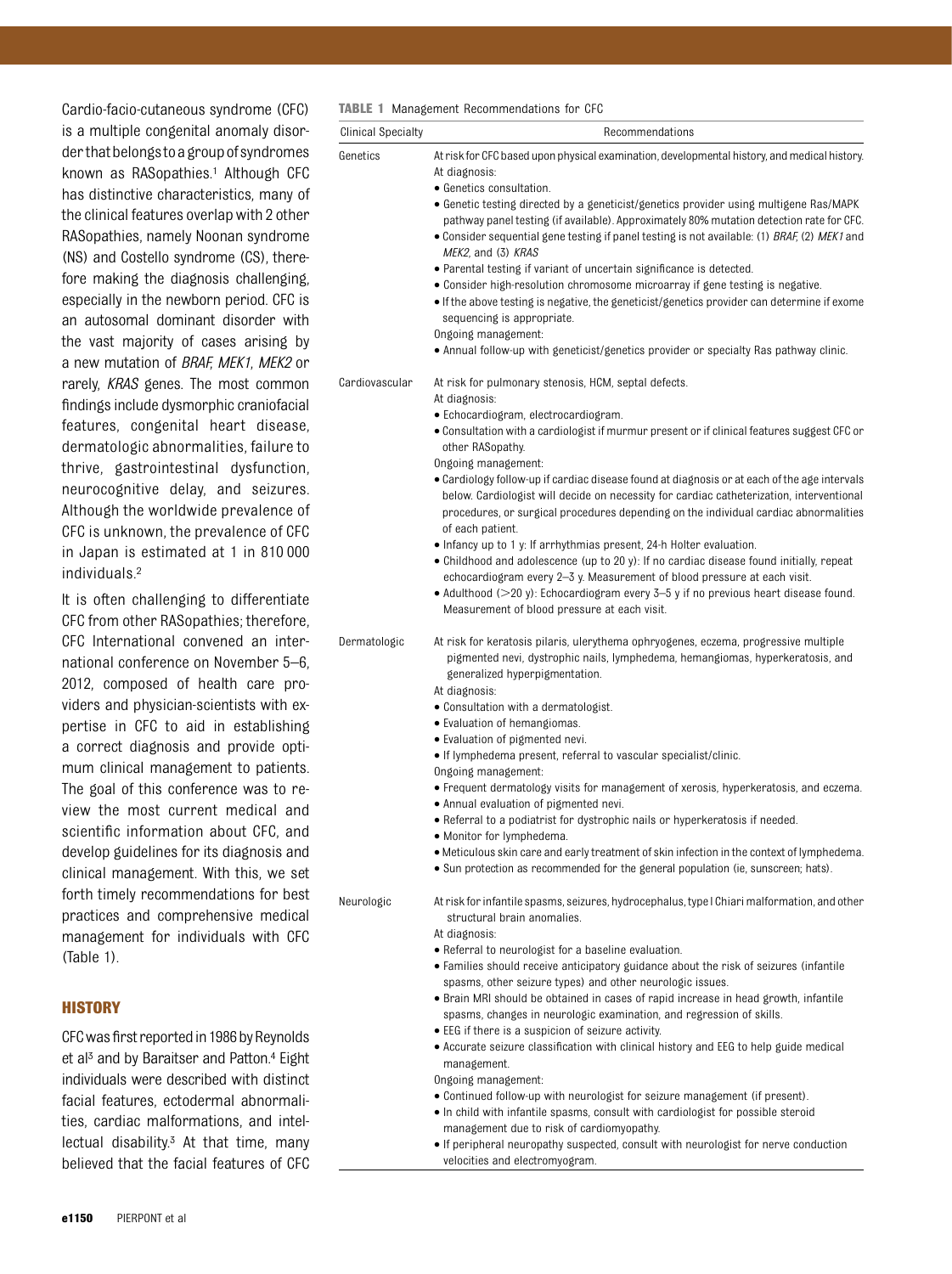| <b>Clinical Specialty</b>   | Recommendations                                                                                                                                                                                       |
|-----------------------------|-------------------------------------------------------------------------------------------------------------------------------------------------------------------------------------------------------|
| Cognitive and<br>behavioral | At risk for intellectual disability, delayed fine and gross motor skills, emotional and<br>behavioral problems, atypical sensory processing, and speech/language impairments.                         |
|                             | At diagnosis:<br>• Referral to early childhood services or local school system for needs assessment and                                                                                               |
|                             | intervention.<br>• Speech and language evaluation including assessment of oral-motor functioning,                                                                                                     |
|                             | articulation, and expressive/receptive language ability. Speech and language therapy as<br>indicated based on evaluation. For severe delays, consideration of alternative or                          |
|                             | augmentative communication systems.                                                                                                                                                                   |
|                             | • Physical therapy (specific attention to hypotonia and gross motor delay).<br>• Occupational therapy (specific attention to hypotonia, sensory integration, and vision                               |
|                             | concerns).<br>• Behavioral therapy, mental health services, and/or alternative therapies may be<br>considered to address behavioral, sensory, motor, social, emotional, and/or                        |
|                             | communication concerns.                                                                                                                                                                               |
|                             | Ongoing management:<br>• Continued evaluation and services by early childhood intervention programs in early<br>childhood.                                                                            |
|                             | • Upon school entry, physician referral for a full neuropsychological evaluation.                                                                                                                     |
|                             | • Upon school entry, school professionals and families should collaboratively develop an<br>Individualized Education Plan (IEP) and/or other accommodation plan. Clarity should be                    |
|                             | established regarding medical diagnosis and eligibility for special education services.<br>• If behavioral concerns exist, a functional behavior assessment may be indicated to                       |
|                             | assist in development of a behavior intervention plan (specific attention to sensory                                                                                                                  |
|                             | concerns, communication skills, and attentional ability).                                                                                                                                             |
| Gastrointestinal            | At risk for feeding and/or swallowing difficulties, FTT, constipation, gastroesophageal<br>reflux, and intestinal malrotation.                                                                        |
|                             | At diagnosis:                                                                                                                                                                                         |
|                             | • Nutrition assessment/growth measurements by primary physician.                                                                                                                                      |
|                             | · Refer to gastroenterologist in early infancy for feeding difficulties, gastroesophageal<br>reflux, and poor growth.                                                                                 |
|                             | • If feeding difficulties are present, referral for feeding therapy evaluation and<br>recommendations.                                                                                                |
|                             | • Evaluate for gastroesophageal reflux and swallowing dysfunction by swallowing studies,<br>pH studies, upper gastrointestinal series, and endoscopy studies as recommended by<br>gastroenterologist. |
|                             | • Consider treatment with proton pump inhibitors for gastroesophageal reflux.                                                                                                                         |
|                             | · Consider assisted feeding for FTT (nasogastric or gastrostomy tube), found to be<br>necessary in 40% to 50% with CFC. Surgical recommendations to be assisted by                                    |
|                             | gastroenterologist.<br>• If feeding difficulties are present, then refer for feeding therapy evaluation.                                                                                              |
|                             | Ongoing management:                                                                                                                                                                                   |
|                             | • Regular follow-up to monitor growth and nutrition.                                                                                                                                                  |
|                             | • Continued feeding therapy if there are persistent feeding difficulties.<br>· Treatment of gastroesophageal reflux and constipation as needed as children get older                                  |
|                             |                                                                                                                                                                                                       |
| Growth/<br>endocrine        | At risk for failure to thrive, short stature, GH deficiency, GH resistance, and delayed puberty.<br>At diagnosis:                                                                                     |
|                             | • Refer to endocrinologist between ages 2 and 3 y for growth monitoring or earlier if there<br>are concerns about growth.                                                                             |
|                             | • Obtain thyrotropin, free thyroxine, IGF-1, and IGF-BP3 levels because thyroid and GH<br>abnormalities are seen in other RASopathies.                                                                |
|                             | • Nutritional assessment/growth measurements by primary physician.                                                                                                                                    |
|                             | Ongoing management:                                                                                                                                                                                   |
|                             | • Monitor growth carefully (height, weight, and head circumference at each visit) and<br>refer to appropriate specialists if significant change in growth curves (eg,                                 |
|                             | endocrinologist, gastroenterologist, neurologist, or neurosurgeon).                                                                                                                                   |
|                             | • Regular follow-up by endocrinologist if growth failure, GH deficiency, or thyroid                                                                                                                   |
|                             | hormone abnormality.                                                                                                                                                                                  |

• If growth failure: thyroid function studies, celiac disease screening, GH stimulation studies to be directed by endocrinologist.

• Monitor pubertal development beginning around age 10 y.

lapped with those of NS, and a conersy emerged regarding the delinon of CFC as a new, distinct syndrome  $s$ us a severe form of NS. $5$ 

001, PTPN11 was found to be one of the sal genes of NS, and it was possible temonstrate that well-characterized viduals with CFC did not have a mutation in PTPN11.6-8 Furthermore, individuvith CFC did not carry mutations in the S gene, which causes CS, another notypically similar condition.<sup>9</sup> Identifion of these 2 genes for NS and CS gested that CFC, NS, and CS were arate, distinct conditions, with overing phenotypes.

final proof came in 2006 when 2 ups demonstrated that CFC is a heteneous disorder caused by mutations in 4 different genes: BRAF,<sup>10,11</sup> MEK1,<sup>11</sup> MEK2,<sup>11</sup> and KRAS.<sup>10</sup> These discoveries led ne recognition that CFC was a distinct drome separate from NS and CS also explained that the similarity ween them lay in a common unlying molecular pathway, the Ras/ gen-activated protein kinase (MAPK)  $i$ way.<sup>1,12</sup>

#### LECULAR CHARACTERIZATION

Ras/MAPK pathway is one of the t studied signaling cascades and is known for its role in oncogenesis tumor progression. This pathway is cally involved in cell proliferation, difntiation, motility, apoptosis, and secence. CFC is caused by dysregulation he Ras/MAPK pathway due to hetygous activating mutations in prokinases, BRAF, 10, 11 MEK1, 11 or MEK2.11 ations in KRAS, a small GTPase, have n implicated as causing both CFC NS.<sup>10</sup>

rozygous BRAF mutations are found in ∼75% of mutation-positive CFC individ-1 BRAF, an onco-protein, is a serine/ onine protein kinase and one of downstream effectors of Ras. Most BRAF mutations are missense and found in exons 6 and 12 and confer an activation of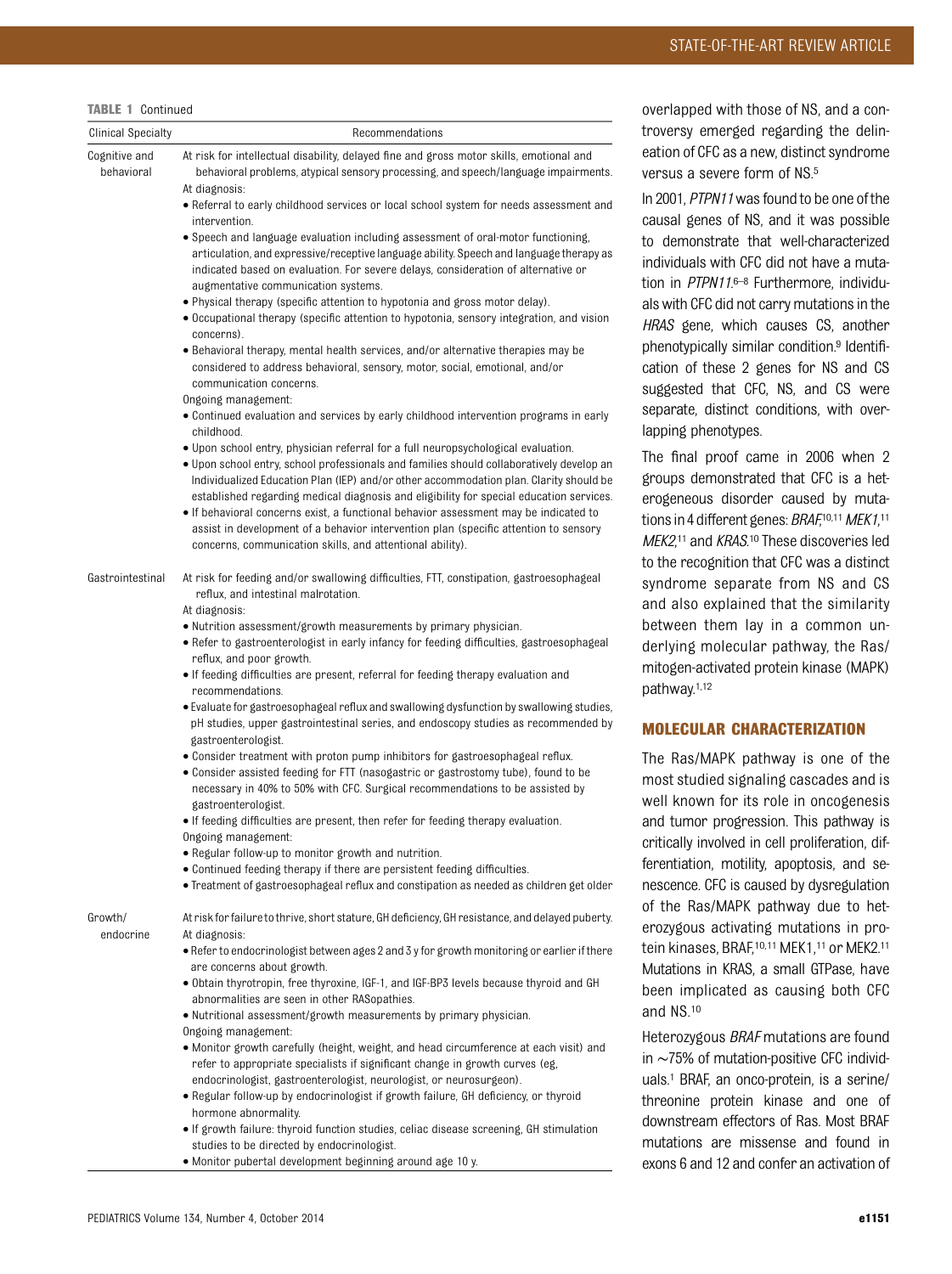| <b>Clinical Specialty</b> | Recommendations                                                                                        |
|---------------------------|--------------------------------------------------------------------------------------------------------|
| Musculoskeletal           | At risk for hypotonia with decreased muscle, scoliosis, pes planus, joint contractures, hip            |
|                           | dysplasia, and pectus deformities.                                                                     |
|                           | At diagnosis:<br>• Referral to a pediatric orthopedist.                                                |
|                           | Ongoing management:                                                                                    |
|                           | • Radiograph of thoracolumbar spine, pelvis and lateral radiograph of cervical spine                   |
|                           | depending on clinical findings of child.                                                               |
|                           | • For those who are not ambulatory: AP radiographs of pelvis every 2 y to monitor for hip              |
|                           | dysplasia.<br>• Monitor for scoliosis.                                                                 |
|                           | • Spine MRI before any spinal surgery.                                                                 |
|                           | • Long-term follow-up with orthopedist as appropriate.                                                 |
|                           | • Before orthopedic surgery, see hematologic recommendations.                                          |
|                           | • Bone density scan in young adults.                                                                   |
| Ophthalmology             | At risk for ptosis, amblyopia, refractive errors, strabismus, cataracts, optic nerve hypoplasia, optic |
|                           | atrophy, cortical visual impairment, delayed visual maturation, and abnormal depth perception.         |
|                           | At diagnosis:                                                                                          |
|                           | • Referral to a pediatric ophthalmologist.                                                             |
|                           | • Early intervention as appropriate (ie, correction of ptosis, prescription glasses for                |
|                           | refractive errors or strabismus, patching for amblyopia).<br>Ongoing management:                       |
|                           | • Follow-up every 6–12 mo or more frequently as recommended by ophthalmologist.                        |
|                           | • Visual functional assessment by early childhood programs and vision resources for                    |
|                           | poor vision and abnormal depth perception.                                                             |
|                           | • In those with optic nerve abnormalities, MRI of brain should be obtained to screen for               |
|                           | malformations that could cause optic atrophy.                                                          |
| Otolaryngology/           | At risk for narrow ear canals, impacted cerumen, hearing loss, and laryngomalacia.                     |
| audiology                 | At diagnosis:                                                                                          |
|                           | • Audiologic evaluation.                                                                               |
|                           | • Refer to otolaryngologist for airway evaluation/management in the case of neonatal or                |
|                           | early respiratory issues.<br>• Referral to otolaryngologist for hearing loss management.               |
|                           | Ongoing management:                                                                                    |
|                           | • Audiologic assessment every 2–3 y, or more frequently if necessary. Hearing aids as needed.          |
|                           | • Refer to otolaryngologist for impacted cerumen, abnormal audiologic testing, and hearing loss.       |
|                           | • Prompt treatment of ear infections to minimize hearing loss.                                         |
|                           | • Otolaryngology follow-up for management of airway.                                                   |
| Renal/                    | At risk for kidney malformation, vesicoureteral reflux, and cryptorchidism.                            |
| genitourinary             | At diagnosis:                                                                                          |
|                           | . Renal ultrasound to evaluate for structural renal anomalies.                                         |
|                           | • Refer to urologist and endocrinologist if cryptorchidism present.                                    |
|                           | Ongoing management:                                                                                    |
|                           | · As indicated by urologist.                                                                           |
| Hematology/               | At risk for easy bruising, von Willebrand disease, and thrombocytopenia.                               |
| oncology                  | At diagnosis:                                                                                          |
|                           | • Obtain history regarding easy bruising or bleeding problems.                                         |
|                           | • If easy bruising or bleeding problems are present, screen with CBC, platelet count,                  |
|                           | platelet function study, and von Willebrand screen.                                                    |
|                           | • Refer to a hematologist for an abnormal CBC.<br>Ongoing management:                                  |
|                           | • If evidence of easy bruising or bleeding appears with time, then screen with CBC, platelet           |
|                           | count, platelet function study, and von Willebrand screen.                                             |
|                           | • If patient requires surgery, screen with the above testing before surgery if not already done.       |
|                           | . For those on divalproex sodium for seizures, obtain platelet count every 6 mo.                       |
| Dental                    |                                                                                                        |
|                           | At risk for malocclusion, posterior crossbite, and bruxism.<br>At diagnosis:                           |
|                           | • Dental evaluation.                                                                                   |

e oncoprotein. The most common BRAF mutations occur in exon 6 (p.Q257R), in on  $12$  at  $p.E501$ , and in exon  $11$ (p.G469E). Heterozygous mutations in EK1 (MAP2K1) and MEK2 (MAP2K2) are present in ∼25% of CFC individuals which a gene mutation has been idenied.<sup>1</sup> The most common missense MEK mutation is MEK1 p.Y130C. MEK1 and EK2 are threonine/tyrosine kinases, ith both isoforms having the ability to osphorylate and activate ERK1 and K2. Functional studies of MEK mutant C proteins have shown that all are tivating.<sup>11,13</sup>

C is typically the result of a de novo terozygous mutation. It is very rare r individuals with CFC to reproduce.<sup>14</sup> ermline mosaicism has yet to be ported.

#### ENOTYPE/PHENOTYPE **DRRELATIONS**

w genotype–phenotype studies of C have been performed to date. One atistically significant genotypeenotype correlation is the incidence of pulmonic stenosis, which is present in % of individuals with CFC with a BRAF ene mutation and 37% of those with  $MEK$  gene mutation.<sup>15</sup> It also appears at, while not statistically significant, EK mutations may be associated with higher likelihood of prematurity, vencular septal defects, pectus deformity, ogenital abnormalities, and dermatogical abnormalities,<sup>15,16</sup> whereas BRAF utations may be more commonly sociated with hypertrophic cardioyopathy (HCM), atrial septal defects, oderate to severe intellectual disbility, and significant feeding diffi $lties.15$ 

nong the RASopathies as a whole, there e relatively well-established genotypeenotype correlations with respect to gnitive development. Mutations associed with CFC and CS tend to correspond greater impairments in intellectual and adaptive functioning than mutations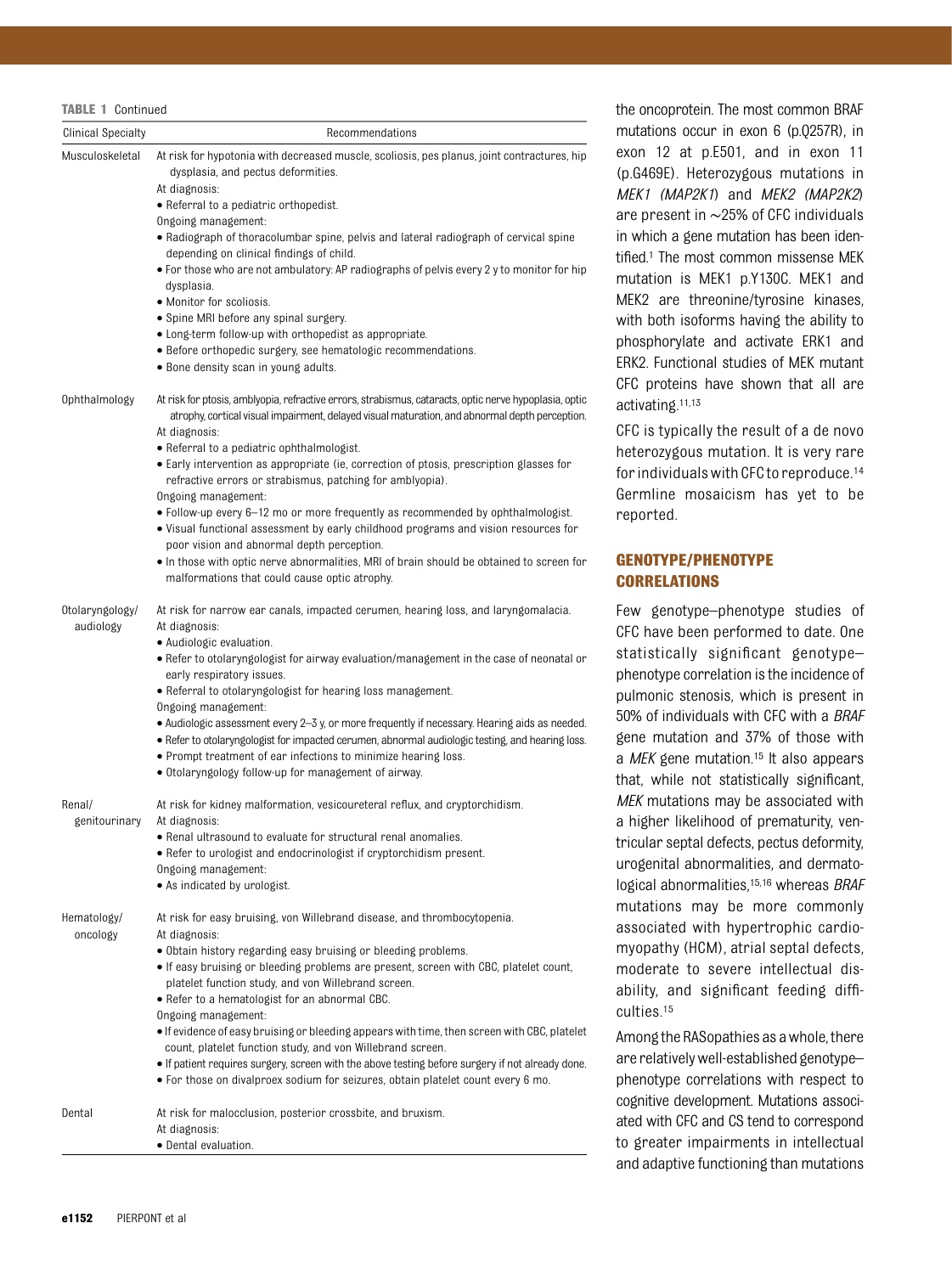| <b>TABLE 1 Continued</b>  |                                    |  |  |
|---------------------------|------------------------------------|--|--|
| <b>Clinical Specialty</b> | Recommendations                    |  |  |
|                           | Ongoing management:                |  |  |
|                           | • Appropriate hygiene.             |  |  |
|                           | $\bullet$ Restorative care.        |  |  |
|                           | • Orthodontic treatment as needed. |  |  |

CBC, complete blood cell; FTT, failure to thrive.

associated with NS.17–<sup>19</sup> Although some reports indicate that individuals with MEK mutations have milder intellectual disabilities when compared with those with **BRAF** mutations, the numbers are still too small to reach statistical significance.15,20 There is some preliminary evidence to suggest that the most common BRAF missense mutation, p.Q257R, may be associated with fewer developmental delays than other BRAF mutations.19 Further studies are required to determine if this will be confirmed.

KRAS mutations can be found in individuals with the clinical diagnosis of both CFC and NS.10,21,22 In general, individuals with a KRAS mutation have mild to moderate intellectual disability, dysmorphic facial features, short stature, dermatologic abnormalities, and ophthalmologic abnormalities. Regardless of phenotypic assignment, it is essential to establish the molecular etiology of all individuals with CFC to provide appropriate medical care. Additionally, the molecular confirmation will be important for genetic counseling and understanding of recurrence risk and natural history.

## GENETIC TESTING FOR CFC SYNDROME

All individuals suspected to have CFC should undergo examination and molecular testing directed by a geneticist who can determine the most appropriate and cost effective type of testing and can provide explanations of the results obtained to the family and other health providers. Current commercial tests for the molecular diagnosis of CFC include the following: (1) next-generation sequencing of multigene panels of the common RASopathy genes, (2) individual single gene sequencing, and (3) chromosome microarray to screen for copy number abnormalities. Multigene panel testing is usually the preferred initial test

and will detect a mutation in ∼70% to 90% of individuals with the clinical diagnosis of CFC.15 If panel testing is not available, sequential gene testing is recommended, beginning with BRAF, MEK1 and MEK2, and KRAS. In the event that a variant of uncertain significance is identified, parental testing and physical examination is recommended to determine if the variant was inherited. If molecular testing of the CFC genes is negative, the geneticist can arrange for testing of the other Rasopathy genes if they have not yet been done and consider other conditions in the differential diagnosis (Table 2). If these are negative, the geneticist may consider a chromosome microarray analysis to screen for microdeletions/microduplications that can be associated with phenotypes that partially overlap with CFC.23–<sup>26</sup> If all of the above are negative, the geneticist/genetics provider can consider whole exome or genome sequencing for diagnosis.

## CLINICAL DESCRIPTION WITH DIFFERENTIAL DIAGNOSIS

Clinical features of CFC begin in the prenatal period with ultrasound findings of increased nuchal lucency and, sometimes, cystic hygroma.<sup>27,28</sup> Polyhydramnios is very common (77%) and premature

TABLE 2 Differential Diagnosis of CFC and Other Conditions

| Syndrome                                                   | Common Features With CFC                                                                                                                                                                    | Differences With CFC                                                                                                                                                                                                                    |
|------------------------------------------------------------|---------------------------------------------------------------------------------------------------------------------------------------------------------------------------------------------|-----------------------------------------------------------------------------------------------------------------------------------------------------------------------------------------------------------------------------------------|
| <b>NS</b>                                                  | Hypertelorism, downslanting palpebral fissures,<br>ptosis, short stature, relative macrocephaly, PVS,<br>HCM, atrial septal defect, and some with cognitive delay.                          | Facial features less coarse, lower incidence of<br>severe feeding problems, fewer cutaneous<br>features such as follicular hyperkeratosis.<br>sparse eyebrows, ulerythema ophryogenes,<br>and less incidence of marked cognitive delay. |
| CS                                                         | Coarse facial features, curly hair, broad nasal bridge,<br>downslanting palpebral fissures, epicanthal folds,<br>PVS, HCM, pectus deformity, short stature, and<br>intellectual disability. | Papillomata of the face or perianal regions.<br>multifocal atrial tachycardia, ulnar deviation<br>of wrist and fingers, and loose skin.                                                                                                 |
| NS with multiple lentigines<br>(formerly LEOPARD syndrome) | Short stature, hypertelorism, PVS, HCM, and some<br>with cognitive delay.                                                                                                                   | Multiple skin lentigines, frequent sensorineural<br>deafness, cardiac conduction abnormalities, and<br>less incidence of marked cognitive delay.                                                                                        |
| Baraitser-Winter syndrome                                  | Hypertelorism, ptosis, short stature, and cognitive<br>delay.                                                                                                                               | Iris coloboma, lissencephaly, pachygyria, aortic valve<br>anomalies, and facial features less coarse.                                                                                                                                   |
| NS with loose anagen hair                                  | Triangular facies, hypertelorism, high forehead, sparse<br>thin hair, short stature, eczema, dry skin, and<br>macrocephaly.                                                                 | After infancy facial features less coarse, mitral valve<br>dysplasia, and less incidence of marked cognitive delay.                                                                                                                     |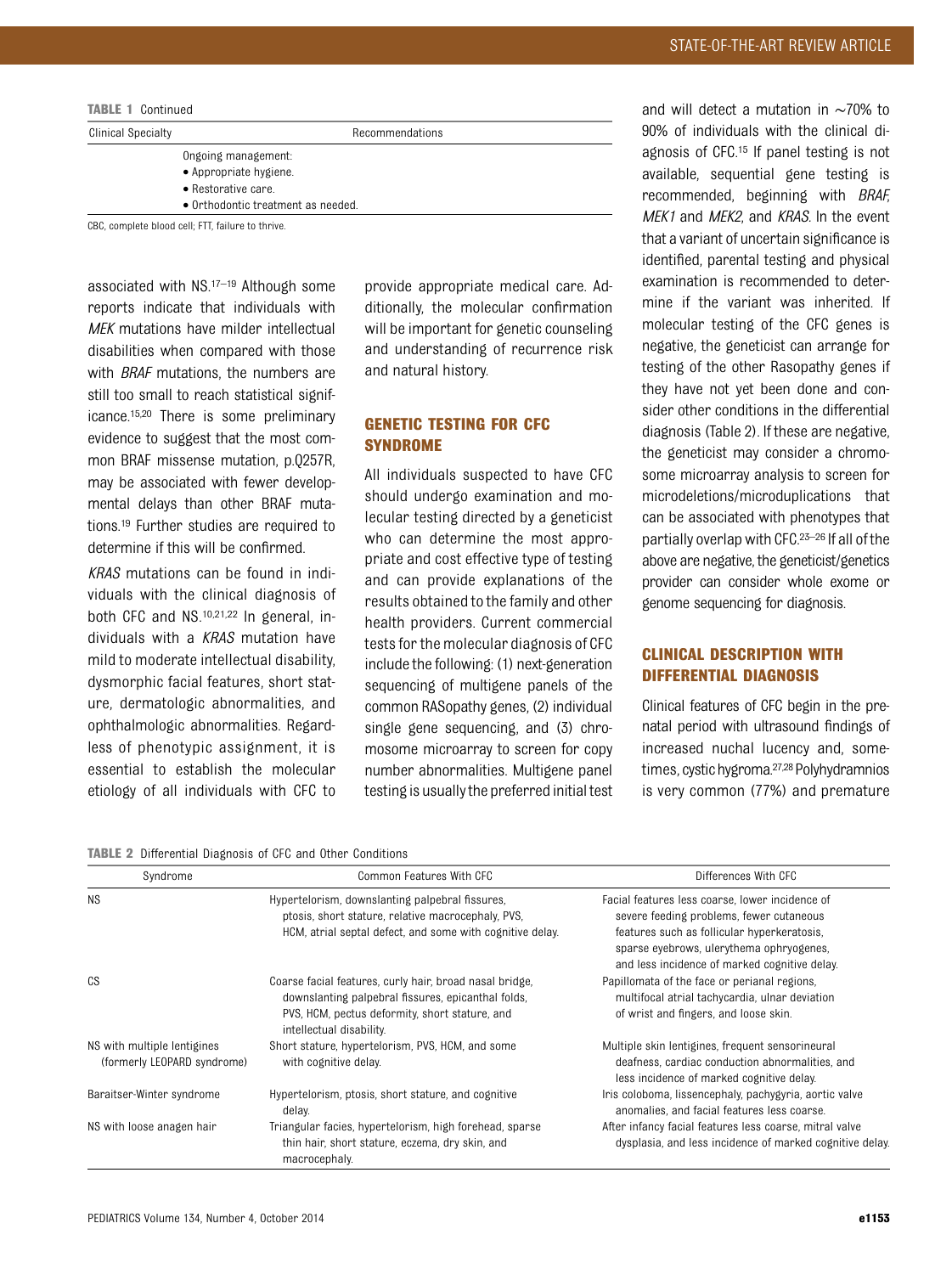birth is present in up to a half of pregnancies.29

Craniofacial characteristics, coupled with features such as cardiac disease, feeding difficulty, and developmental delay, are often the first diagnostic clues after birth suggesting the diagnosis of CFC. In 2002, a CFC index was developed based on 82 clinical traits to assist with diagnosis.30 However, at present, there are no pathognomonic or obligatory features uniquely associated with CFC that can aid in making a definitive clinical diagnosis.

The head and face are characterized by macrocephaly/relative macrocephaly, tall forehead with bitemporal narrowing, increased facial width and depth, coarse facial features, and small chin.<sup>3,31–33</sup> Sparse, curly, and friable hair, with sparse or absent eyebrows with hyperkeratosis (ulerythema ophryogenes) are very common in CFC and occur with greater frequency than in other RASopathies.3,16,32 Ocular features include ptosis, hypertelorism, downslanting palpebral fissures, and epicanthal folds. The nose is often short with a broad nasal base, bulbous tip, and anteverted nares.3,31,32 The mouth is wide with a deeply grooved philtrum and Cupid's bow contour of the upper vermillion border.32 The palate is narrow and high arched with a short, broad or bifid uvula.32 Ears are posteriorly angulated and low set. With age, the face may become coarser and facial characteristics less pronounced (Fig 1 A and B).15,32

Many of the clinical features of CFC overlap with those of NS and CS (Table 2). Other conditions to be considered in the differential diagnosis of CFC include NS with multiple lentigines, Baraitser-Winter syndrome, and NS with loose anagen hair. Because of differences in the medical management, long-term prognosis, and genetic risks, obtaining the correct diagnosis is very important

among these syndromes with overlapping features.

#### CARDIAC ISSUES

Nearly 75% of individuals with CFC have cardiovascular involvement of various kinds (Table 3).15,32 As soon as clinical findings of CFC are recognized or a diagnosis of CFC is confirmed, a consultation with a pediatric cardiologist and echocardiography should be obtained. The most common cardiac problem is pulmonary valvular stenosis (PVS), present in ∼45% of individuals, sometimes with a dysplastic pulmonary valve.<sup>15,29,32</sup> PVS may occur alone or concomitantly (in nearly 20%) with other cardiac defects, such as atrial septal defect or HCM. The cardiologist may consider cardiac catheterization and balloon angioplasty if the PVS is severe, although it is not always successful. Surgery may also be recommended by the cardiologist in preference to balloon angioplasty, especially if there are multiple cardiac defects. The surgery might include pulmonary valvotomy and correction of other defects as necessary.

HCM, present in nearly 40% of individuals with CFC, can occur in infancy and have a wide variation in severity, sometimes rapidly progressive, even resulting in death or cardiac transplantation.34 Others have only mild cardiac thickening that is not progressive and may improve with time. One adult with HCM detected shortly before his death at age 21 years also had pulmonary hypertension and pulmonary vascular changes (Grade 3 Heath/Edwards) on autopsy.32 In general, children and adults with CFC and mild HCM may require only periodic reevaluation with their cardiologist. Those with more significant HCM could require treatment with  $\beta$ -blocker medications or surgical procedures including myomectomy to decrease outflow obstruction.

Other forms of heart disease (Table 3) seen in CFC are atrial sepal defect (18% to 28%), ventricular septal defect (11% to 22%), and other rarer defects such as mitral valve dysplasia, coarctation of the aorta, and subaortic stenosis.29,31,32 Each of these conditions and those in Table 3 are managed by a cardiologist who determines reevaluation frequency and plans interventions as necessary including cardiac catheterization, medication management, device closure for septal defects, and surgical procedures.

Arrhythmias are uncommon in CFC, when compared with CS where they occur more frequently.<sup>2,10,15,35-37</sup> Types of arrhythmias previously documented include the following: supraventricular tachycardia, atrioventricular block, and Wolff–Parkinson–White.15 Consultation with a cardiologist is recommended for management of arrhythmias.

Little is known about the natural history of heart disease in CFC and whether heart abnormalities such as myocardial thickening/dysfunction (HCM) can develop at older ages. All patients with CFC, even those who have had previous normal echocardiograms or underwent surgical repair of congenital heart defects as young children, should have periodic cardiac reevaluation by a cardiologist.

#### DERMATOLOGIC MANIFESTATIONS

Dermatologic manifestations are cardinal features of CFC, important for clinical diagnosis and differentiating CFC from other RASopathies.<sup>36</sup> Although the severity and type of ectodermal involvement varies (Table 3), virtually all CFC individuals develop some form of cutaneous involvement and for this reason, dermatologic consultation and follow-up are recommended.16,22,38 Among the manifestations are wavy or curly scalp hair, with sparse hair at the temples,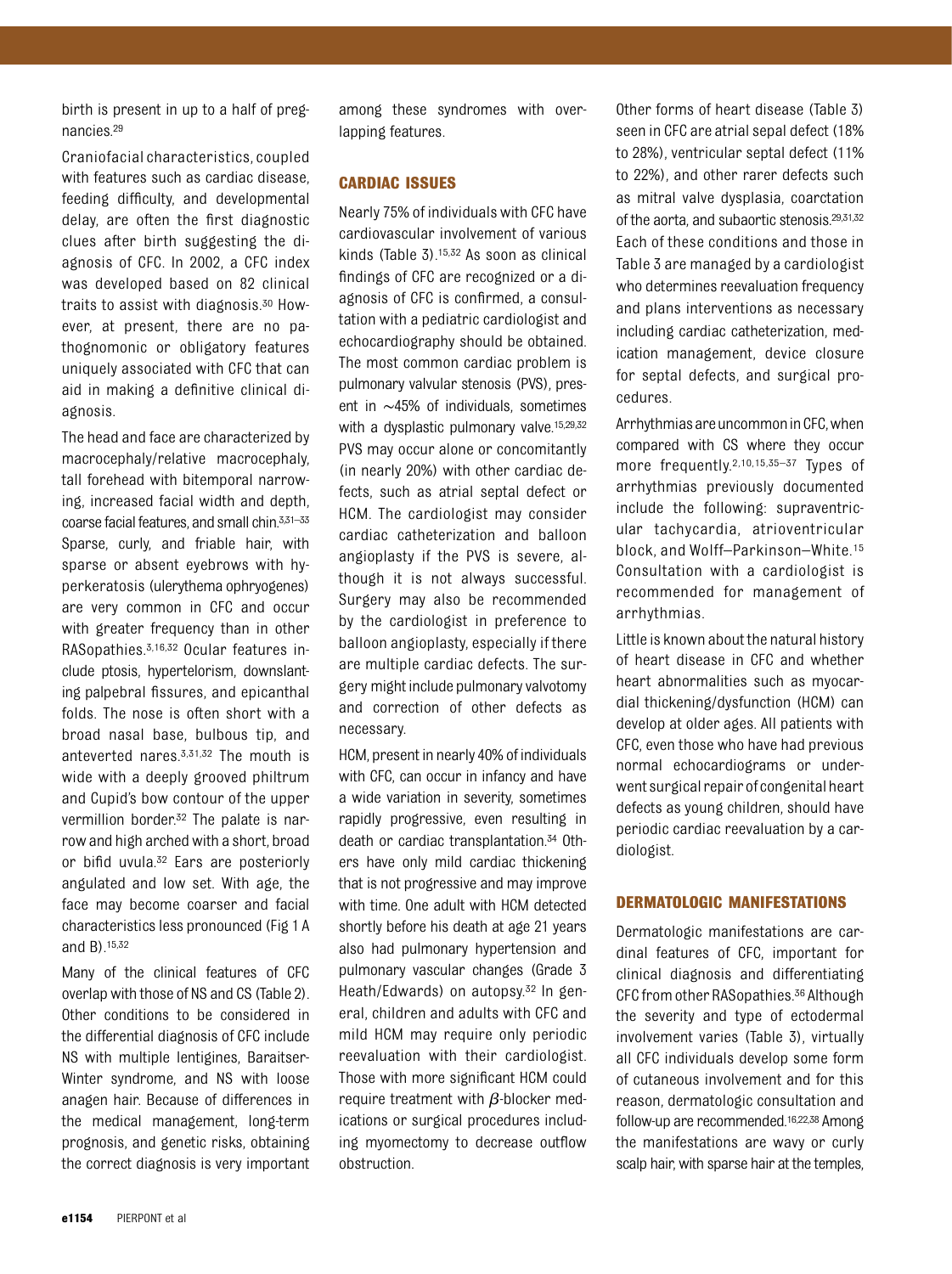

#### FIGURE 1

A, Patient with CFC (BRAF p.Q257R missense mutation) at (from left to right) 4 days, 3 months, 3 years, 5 years, 7 years, 12 years, 14 years, and 16 years. B, Patient with CFC (MEK2 p.F57C missense mutation) at (from left to right) 1 day, 3 years, 7 years, 9 years, 13 years, 14 years, 16 years, and 20 years.

poor hair growth, and sparse arm and leg hair. Ulerythema ophryogenes, characterized by brow erythema with loss of follicles, causes sparse or absent eyebrows with only 10% of individuals having normal eyebrows.16 Numerous acquired melanocytic nevi are striking features of CFC, with this finding less common in other RASopathies.39 It is not uncommon for individuals to develop over 100 nevi as they age, with the nevi not restricted to light-exposed areas.16 To date, there are no reports of malignant transformation of pigmented lesions in CFC.

Keratosis pilaris (follicular hyperkeratosis of the extremities and/or face) is also seen in the majority of cases. Individuals with CFC have a high rate of heat intolerance, may sweat excessively, and develop axillary body odor due to hyperkeratosis. Other dermatologic findings in CFC include dry skin, eczema, dystrophic nails with rapid nail

growth, generalized hyperpigmentation, ear lobe creases, acanthosis nigricans, hyperplastic nipples, and creases on the fingertips. Nasal and perianal papillomata, typically seen in CS, are uncommoninCFC. Infantilehemangiomas, seen in 25% of CFC individuals, higher than other RASopathies, have a similar natural history to those in the general population. Some skin manifestations evolve over time and are usually seen in adolescence and adulthood. Palmo-plantar calluses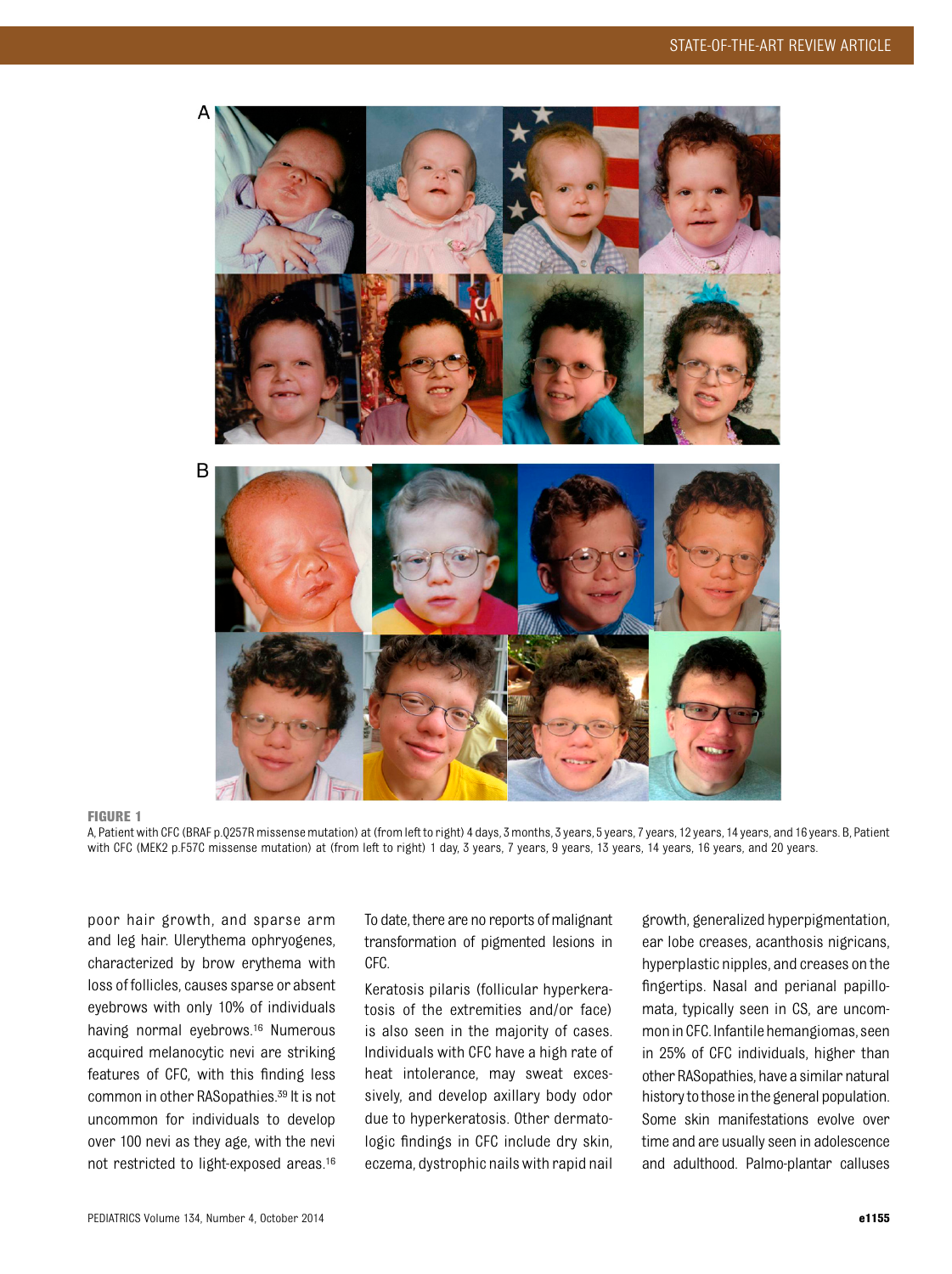|  |  |  |  |  | <b>TABLE 3</b> Summary of Occurrence of Specific Clinical Manifestations in CFC |  |
|--|--|--|--|--|---------------------------------------------------------------------------------|--|
|--|--|--|--|--|---------------------------------------------------------------------------------|--|

| Common                                                                                                                                                                                                                                                    | May Occur                                                                                                                                    | Rare                                                                                                                                                |
|-----------------------------------------------------------------------------------------------------------------------------------------------------------------------------------------------------------------------------------------------------------|----------------------------------------------------------------------------------------------------------------------------------------------|-----------------------------------------------------------------------------------------------------------------------------------------------------|
|                                                                                                                                                                                                                                                           | Cardiac                                                                                                                                      |                                                                                                                                                     |
| Pulmonary valve stenosis                                                                                                                                                                                                                                  | Supravalvular pulmonary<br>stenosis                                                                                                          | Aortic root dilation                                                                                                                                |
| <b>HCM</b><br>Atrial septal defect                                                                                                                                                                                                                        | Bicuspid aortic valve<br>Coarctation of the aorta                                                                                            | Restrictive cardiomyopathy<br>Ebstein's anomaly of the tricuspid<br>valve                                                                           |
|                                                                                                                                                                                                                                                           | Ventricular septal defect<br>Mitral valve anomalies                                                                                          | Coronary artery abnormality<br>Aortic valve thickening<br>Rhythm disturbance                                                                        |
|                                                                                                                                                                                                                                                           | Dermatologic                                                                                                                                 |                                                                                                                                                     |
| Ulerythema ophryogenes<br>Keratosis pilaris/hyperkeratosis<br>Acquired melanocytic nevi<br>Hemangiomas<br>Fast growth of nails<br>Sparse arm and leg hair<br>Prepubertal axillary odor<br>Poor hair growth on scalp<br>Ear lobe creases<br>Xerosis/eczema | Acanthosis nigricans<br>Hyperplastic nipples<br>Creases on the fingertips<br>Foot callosities<br>Lymphedema<br>Generalized hyperpigmentation | Papillomas<br>Multiple café-au-lait macules                                                                                                         |
|                                                                                                                                                                                                                                                           | Neurologic                                                                                                                                   |                                                                                                                                                     |
| Macrocephaly<br>Hypotonia with motor delay<br>Ventriculomegaly/<br>hydrocephalus                                                                                                                                                                          | Myelination abnormality<br>Virchow-Robin spaces<br>Type I Chiari malformation                                                                | Gray matter heterotopia<br>Abnormal corpus callosum<br>Arachnoid cyst                                                                               |
| Neurocognitive delay<br>Seizures                                                                                                                                                                                                                          | Optic nerve hypoplasia<br>Corticospinal tract findings                                                                                       | Periventricular leukoencephalopathy<br>Peripheral neuropathy                                                                                        |
|                                                                                                                                                                                                                                                           | Gastrointestinal                                                                                                                             |                                                                                                                                                     |
| Suck/swallowing dysfunction<br>Gastroesophageal reflux<br>Constipation<br>Fetal polyhydramnios<br>Gastrostomy tube feedings<br>Oral aversion                                                                                                              | Intestinal malrotation<br>Anal stenosis<br>Inguinal hernias<br>Fecal impaction<br>Functional megacolon<br>Umbilical hernia                   | Intestinal atrophy<br>Antral narrowing<br>Anal papilloma<br>Hepatomegaly<br>Fatty liver<br>Crohn disease                                            |
|                                                                                                                                                                                                                                                           | Musculoskeletal                                                                                                                              |                                                                                                                                                     |
| Pes planus<br>Hand dysfunction<br>Scoliosis<br>Hip dysplasia<br>Knee contractures<br>Shoulder dysfunction<br>Dysfunctional gait<br>Osteopenia<br>Hypotonia                                                                                                | Elbow contracture<br>Kyphosis<br>Femoral retroversion<br>Hip contractures<br>Pectus deformity<br>Leg pains                                   | Abnormal tibial torsion<br>Lordosis<br>Torticollis<br>Hallux valgus<br>Equinus<br>Radial head subluxation<br>Wrist instability<br>Short metatarsals |

can develop especially in pressure areas, and peripheral lymphedema is occasionally present, most often affecting the lower limbs.<sup>32</sup> Those with lymphedema can be referred to vascular/lymphedema clinics for management. Early treatment of skin infections is recommended in those with lymphedema.

#### NEUROLOGIC FINDINGS

Neurologic abnormalities are universally present in CFC and range from mild to severe.40 Hypotonia, motor delay, speech delay, and learning disability can be considered main features (Table 3). Neurologic examination typically will demonstrate macrocephaly, hypotonia,

ocular abnormalities, corticospinal tract findings, touch sensitivity, and tactile defensiveness.29,41,42 Peripheral neuropathy has been rarely documented in CFC, but may be underdiagnosed.43,44 Brain MRI studies reveal structural malformations in 9% to 85% of patients with CFC.42 Abnormalities include ventriculomegaly, hydrocephalus, cortical atrophy, prominent Virchow-Robin spaces, and abnormal myelination.40,42 Other structural anomalies such as type I Chiari malformation, arachnoid cyst, gray matter heterotopia, corpus callosum abnormalities, cerebellar calcification, and periventricular leukoencephalopathy have been reported.40–<sup>42</sup>

It has been suggested that central nervous system malformations are underreported in CFC because only 38% to 50% of children have had brain MRI or computed tomography scans.<sup>42,44</sup> The fact that many children with CFC do have structural brain malformations suggests the need for brain imaging in patients with CFC, as finding morphologic brain changes could lead to better understanding of the individual's neurologic findings or underlying diagnosis. For example, individuals with NS have relatively few central nervous system malformations, and a brain MRI with some of the above structural abnormalities may suggest a diagnosis of CFC rather than NS.

Unlike other RASopathies, seizures of various types may affect ∼40% to 50% of children with CFC.29,40 Seizure types may include complex partial, generalized tonic-clonic, absence seizures, and/ or infantile spasms.40 Infantile spasms, which are relatively rare in the general population, are a common seizure type in CFC.40,45,46 When there is clinical suspicion for infantile spasms or other seizures, an urgent sleep EEG should be obtained along with consultation with a neurologist. Prompt diagnosis and subsequent treatment is critical in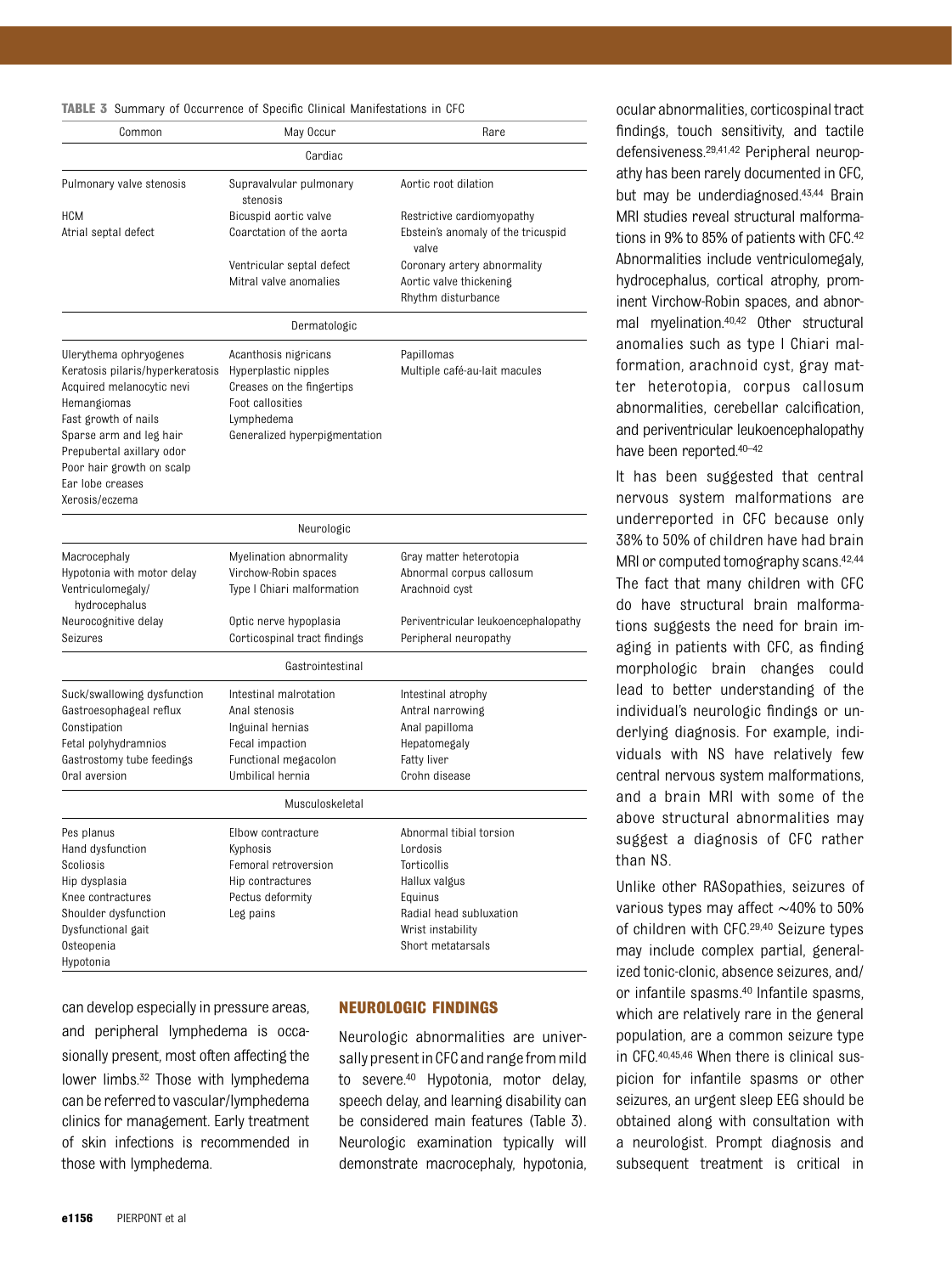infantile spasms to avoid permanent neurodevelopmental sequelae. Seizures in CFC are often refractory to medications, requiring several anticonvulsants.<sup>40,46</sup> Polytherapy may lead to an increased risk of medication-related side effects that could impact individuals with CFC who already have learning disability and developmental delay. Long-term neurologic reevaluation can be organized by the neurology consultant on the basis of need for ongoing seizure management.

#### COGNITIVE AND BEHAVIORAL

Relatively few studies have reported on neuropsychological sequelae of CFC. Skills in intellectual, motor, social, communicative, and behavioral functioning vary widely. Intellectual disability is present in 90% to 100% of individuals with CFC, 30,40 yet IQs in the low average to average range have been reported among a few individuals with BRAF mutations.47,48 Gross motor skills tend to be more delayed in the early years (ie, birth to age 6 years) than fine motor skills,19 perhaps due to the high incidence of hypotonia. Mean age of walking without assistance is reported to be around 3 years, although∼18% of individuals with CFC are unable to achieve independent walking.40 Language abilities range from limited nonverbal communication to capacity to speak in full sentences. On average, children with CFC speak their first word around 2 years of age, although 9% to 31% remain nonverbal.<sup>19,40</sup> Progress in basic language development can continue well into adolescence. Receptive language ability is typically stronger than expressive language.<sup>19</sup> Many families report using simple sign language or assistive technologies to facilitate communication.29

In academic settings, virtually all children with CFC receive special education services such as speech/language therapy, occupational therapy, physical therapy, and/or assistance of a paraprofessional.19

School performance can vary from profound disability (with minimal/static developmental progress) to mild disability (with achievement of basic reading, writing, and math skills).<sup>40</sup> Behaviorally, many families report concerns related to irritability, short attention span, stubbornness, and obsessive or aggressive behaviors.43 Sensory processing problems (eg, tactile defensiveness) and a heightened risk for autism spectrum disorder traits have also been reported.29,49 Sleep problems are common, including poor sleeping patterns, night sweating, sleep apnea, and night terrors.<sup>29</sup>

Although research to evaluate the effectiveness of behavioral treatments in CFC is currently lacking, studies of individuals manifesting similar characteristics suggest likely avenues for successful intervention. Therapies focused on expanding functional communication (eg, interventions incorporating sign language, discrete-trial training or naturalistic ["milieu"] teaching) have demonstrated efficacy in individuals with intellectual disabilities and those with autism spectrum disorders.50,51 Parent-training interventions to manage behavior or promote specific skills have also proven successful.52,53 Approaches such as personalized schedules and functional behavior assessments have demonstrated effectiveness in children with similar neurologic and behavioral impairments.54,55 Finally, treatments targeting difficulties with sensory processing have the potential to improve functioning.52 Given the wide variability in clinical characteristics in CFC, tailoring intervention to each child's unique developmental trajectory is essential, as is coordinated implementation of services across the home, medical, and educational settings.

#### GASTROINTESTINAL AND GROWTH ISSUES

Failure to thrive and poor growth in infancy are almost universal in CFC.2,36

These are usually accompanied by severe feeding problems including gastroesophageal reflux, suck/swallow dysfunction, and oral aversion (Table 3). The swallowing difficulties are reflected early by prenatal polyhydramnios that, after birth, is followed by difficulty in maintaining adequate oral caloric intake.41,56 Prolonged supplemental feedings via nasogastric tube feedings or gastrostomy tube placement are common (40% to 50%) in CFC. Many still require assisted feeding in late childhood and adolescence.29 Respiratory complications such as choking, aspiration pneumonia, and chronic raspy breathing are also related to the swallowing/ oropharyngeal difficulties. Oral aversion and sensory integration difficulties with solid foods can persist into adulthood.

Severe feeding difficulties, gastroesophageal reflux, and failure to thrive in an infant with facial features similar to NS along with cardiac disease should suggest the possible diagnosis of CFC. An early evaluation by a gastroenterology specialist is recommended in infancy or at the time of diagnosis to allow guidance in testing and decisions regarding necessity of supplemental feedings or surgeries such as fundoplication. Feeding therapy is suggested at the first sign of oral aversion. Treatment of gastresophageal reflux with proton pump inhibitors may be of some value.

Constipation related to intestinal dysmotility is often seen in children with CFC and can remain a lifelong problem. Gastroenterologists can differentiate the constipation caused by intestinal dysmotility from other less common conditions such as intestinal malrotation, functional megacolon, anal stenosis, or rarely intestinal atrophy.41,44,57 Constipation can continue into adulthood and follow-up by a gastroenterologist may be helpful in planning a satisfactory bowel regimen.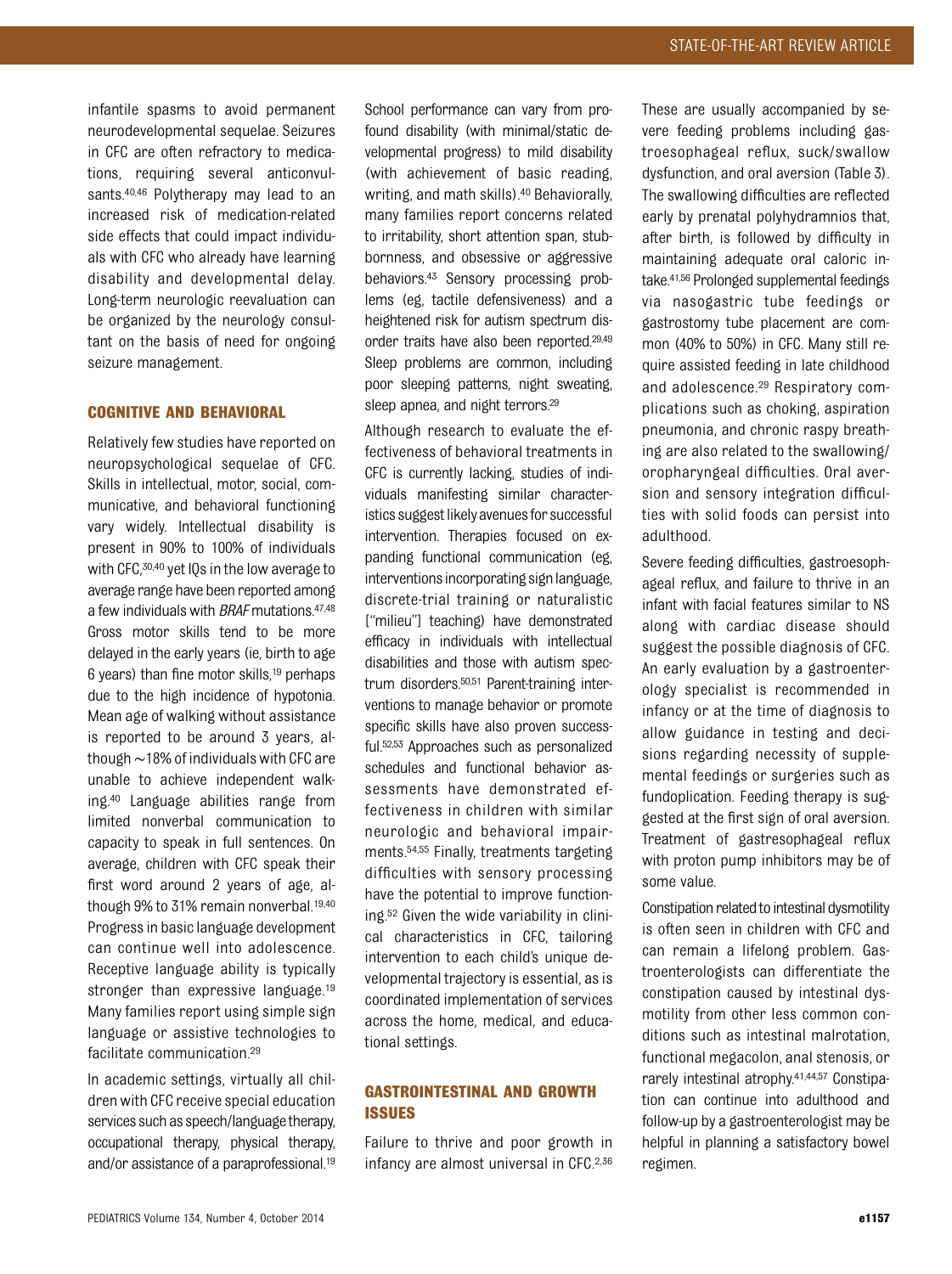#### ENDOCRINE ISSUES

Short stature is a common feature in all RASopathies.1,58,59 This is not surprising since the Ras/MAPK pathway plays a major role in mediating the intracellular signaling of Insulin-like Growth Factor (IGF-1), which mediates postnatal growth effects of growth hormone (GH). In addition, MAPK activation is important in regulating the proliferation of pituitary somatotrophs that synthesize and release GH.60 Therefore, dysregulation of the Ras/MAPK signaling pathway may contribute, along with other intrinsic and extrinsic factors, to growth failure and short stature.59

It is estimated that two-thirds of children with CFC have short stature.<sup>1,3,4,58,61,62</sup> The exact cause of short stature is not well established; some individuals may have GH deficiency, whereas some may have GH resistance. In addition, inadequate nutrition, due to the high prevalence of feeding problems in CFC, might contribute to failure to thrive, poor growth, and possibly IGF-1 deficiency. Although GH therapy is approved by the Food and Drug Administration for short stature in NS, the use of GH in CFC has not been studied. For children with NS, GH use may result in short-term improvement in growth velocity and a modest gain in final adult height.63 Studies on the benefits of GH therapy in CFC are needed. Currently, the only approved use of GH in CFC is for those with documented GH deficiency.

Monitoring linear growth throughout infancy and childhood is essential to identify growth concerns early. Individuals with height consistently below thethird percentile or with poor growth velocity should be evaluated for growth failure. If weight gain is suboptimal and there are feeding difficulties and poor caloric intake, gastrointestinal evaluation is warranted.

Recent reports have suggested a higher incidence of autoimmunity inthose with a RASopathy.64 Because autoimmune thyroiditis is common in the general population, measurements of thyroid function are recommended at diagnosis. Only a few instances of hypothyroidism have been documented in CFC,29 so follow-up thyroid testing can be decided by an endocrinologist. Autoimmunity in CFC is an area that could benefit from future research.

Puberty may be delayed in individuals with CFC. Health care providers should be mindful of monitoring Tanner staging annually beginning at 10 years of age. Endocrine evaluation is appropriate if onset of puberty is delayed beyond age 12 to 13 years.

#### MUSCULOSKELETAL CONDITIONS

Musculoskeletal findings are seen in all RASopathies but are particularly prominent in CFC. Global hypotonia is evident on clinical examination especially in the newborn period and is manifested by delayed motor skills, muscle weakness, and decreased muscle bulk. As children grow older, muscle weakness appearsto gradually improve, although individuals still may have gross motor delays.<sup>65,66</sup> Skeletal muscle strength does not appear to completely normalize and muscle bulk usually remains underdeveloped, and may actually decrease in older individuals. The origin of hypotonia in CFC is unclear, as it may arise from central nervous system dysfunction, muscle pathology, or a combination of the two. Skeletal muscle biopsies of CFC demonstrate relatively normal architecture, but abnormal muscle fiber size and variability, with a predominance of type 2 muscle fibers.67 In addition, some preliminary observations have described individuals with CFC with oxidative phosphorylation dysfunction and muscular coenzyme Q10 deficiency.68,69

Orthopedic conditions in CFC (Table 3) occur with high frequency and cause significant disability,<sup>65</sup> so referral to an orthopedist is recommended at diagnosis. Individuals may have scoliosis and/or kyphosis, pectus excavatum and/ or carinatum, joint hyperextensibility, joint contractures, pes planus, and dysfunctional gait.29,65 The need for a walker is not uncommon.

Scoliosis occurs in ∼33% of individuals with CFC and mimics idiopathic or neurogenic scoliosis, without evidence of overt vertebral malformations.65 Type I Chiari malformations have been found on MRI studies, and such malformations have been linked to the development of scoliosis.65,70 Pes planus or planovalgus is seen in two-thirds of individuals with CFC and tends to be more severe than in the general population, with significant forefoot valgus.65 Treatment is generally nonsurgical; however, those with severe deformity and/or significant functional impairment may require surgical correction. Osteopenia has been anecdotally reported, and there is biochemical evidence of increased bone resorption in several RASopathies, including CFC; however, the clinical consequence of increased bone resorption in this population is not yet known.58

#### OPHTHALMOLOGIC FEATURES

Ocular manifestations in CFC occur in the majority of individuals.11,33,37,40,71 Commonly reported findings include strabismus, refractive errors, nystagmus, ptosis, and optic nerve hypoplasia.11,33,40 Craniofacial abnormalities related to the eyes include hypertelorism, epicanthal folds, and hypoplastic supraorbital ridges.71 A recent study of a large cohort of mutationpositive individuals with CFC identified the above findings, as well as problems with depth perception and reduced visual acuity.<sup>33</sup> A number of children undergo strabismus correction in early infancy or early childhood, with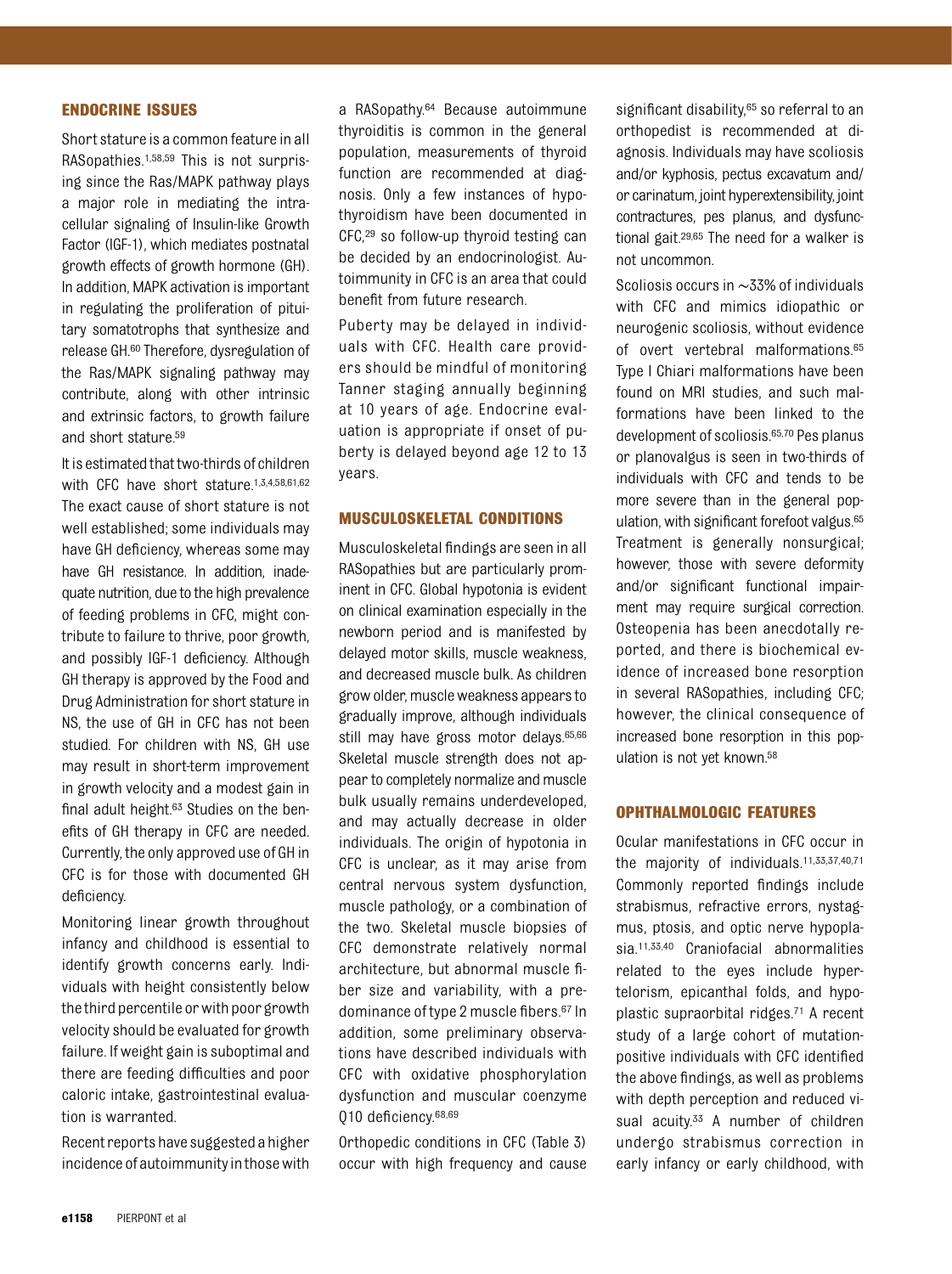exotropia being more common. Refractive errors include myopia, hyperopia, and astigmatism. Nystagmus is present in a number of individuals, some of whom adopt head postures to dampen the nystagmus that may diminish with age. Amblyopia is a common finding. Cataracts have been reported in one individual who required no intervention.<sup>11</sup> Fundus evaluation reveals optic nerve changes ranging from hypoplastic optic disks to small but normal appearing optic disks, tilted and irregular optic disk margins, and peripapillary pigmentation and atrophy.33 Abnormalities of the anterior segment, fovea, macula, peripheral retina, or blood vessels are usually not present.

Although the majority of individuals with CFC have ocular problems, most are amenable to treatment. These include ptosis, refractive errors, and strabismus. Proper treatment depends on early referral for ophthalmologic assessment (Table 1). In those with optic nerve problems, MRI brain imaging is helpful to assess for brain abnormalities such as type I Chiari malformation or hydrocephalus that could result in optic atrophy.

## OTOLARYNGOLOGY/AUDIOLOGY MANIFESTATIONS

External ear abnormalities such as low set, posteriorly rotated ears with upturned lobes are often seen in CFC.<sup>11,33,37</sup> Other features include ear lobe creases, small indentations behind the ears, or ear pits.16,36,71 Narrow external auditory canals, excess cerumen, and necessity for ear tube placements are common.29 Sensitivity to loud sounds and hearing loss have also been reported.15 No systematic evaluation has yet been done to determine the prevalence or type of hearing loss, which affects many patients with CFC. Therefore, audiologic assessment and

otolaryngology consultation is recommended on diagnosis. Laryngotracheal abnormalities such as laryngotracheomalacia and laryngeal clefts are also seen in CFC. Some young infants have required tracheostomy because of marked laryngomalacia<sup>41</sup> and require long-term care by an otolaryngologist (Table 1).

#### RENAL/GENITOURINARY FINDINGS

Renal and genitourinary abnormalities occur in ∼17% to 33% of individuals with CFC.<sup>15,29</sup> Renal cysts, medullary nephrocalcinosis, nephrolithiasis, hydronephrosis, and hydroureteronephrosis have all been reported.41,56 Cryptorchidism has been found in two-thirds of male patients, similar to the incidence in NS.15

## HEMATOLOGY/ONCOLOGY **CONDITIONS**

Unlike NS, easy bruising and bleeding problems have not been reported as frequently in CFC. There is 1 report of transient thrombocytopenia in a newborn and 1 with a history of frequent epistaxis.32 One individual has been reported with von Willebrand disease.29 If easy bruising and bleeding problems are present on diagnosis or appear with time, screening for platelet abnormality and von Willebrand disease is recommended.

Although the mutations causing CFC are in a well-known oncogenic pathway, it is unclear if individuals with CFC are at an increased risk for malignancies. In ∼200 individuals with CFC reported in the literature, 3 have been found to have acute lymphoblastic leukemia,10,14,72 one with non-Hodgkin lymphoma,73 and one with large B-cell lymphoma. One individual with CFC (BRAF mutation) had a hepatoblastoma, possibly the result of postcardiac transplant immunosuppression.34 Additional studies are needed to accurately assess the risk of malignancy in CFC.74

#### ORAL/DENTAL ISSUES

Individuals with CFC have a characteristic dental phenotype including malocclusion with open bite, posterior crossbite, high labial frenal attachment, and high-arched palate.33 Oral habits may include tongue thrusting, bruxism, and open mouth posture. Dental development typically follows the timing present in the general population with normal eruption patterns, although ∼10% of individuals may be delayed. Dental crowding may be seen, but not at a higher frequency than the general population. It is rare to observe hypodontia, gingival hyperplasia, or supernumerary teeth.29 Dental caries are typical though the enamel is clinically normal. Overall, there is not a unique dental pathology requiring specific treatment, but routine dental examinations, appropriate hygiene, restorative care, and orthodontic care if needed are recommended. Due to neurocognitive delay and oral aversion, some may exhibit anxiety during dental examinations. Thus, these individuals should be seen early and often to accustom them to dental treatment.

#### SUMMARY

This report provides health professionals with current information with regard to the diagnosis and best practices of care for individuals with CFC (Table 1). It is important to understand that CFC is a variable and genetically heterogeneous disorder caused by mutations of genes in the Ras/MAPK pathway. Like other RASopathies, recognizable facial features, congenital heart disease, and short stature characterize CFC. In addition, CFC also has cutaneous and neurologic involvement. Because of the many aspects of CFC described herein, multidisciplinary care is essential. The prognosis of many aspects of CFC is still unknown, and full understanding of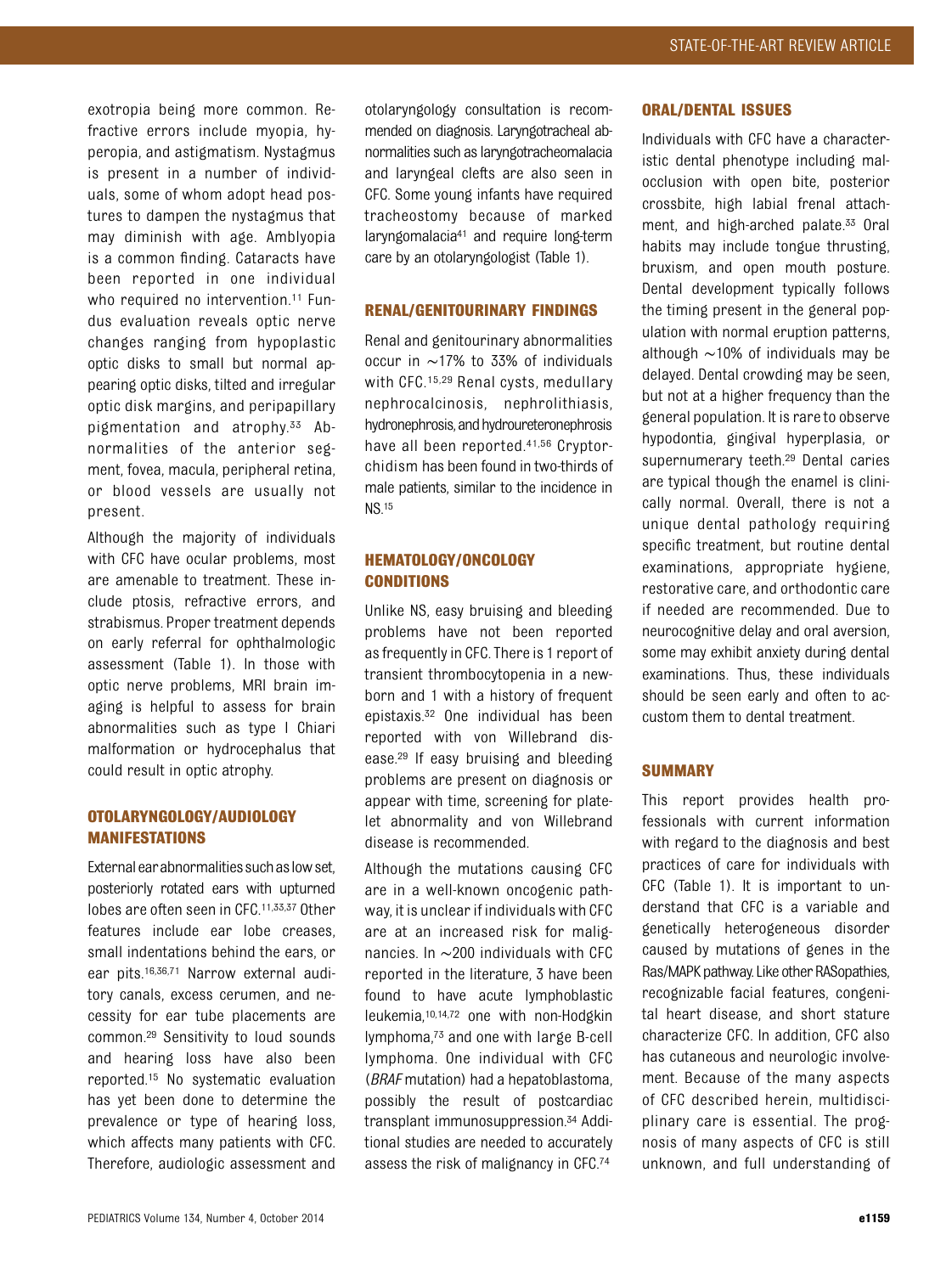care expectations during childhood and adulthood is yet to be established.

#### ACKNOWLEDGMENTS

A consensus conference was organized by CFC International to bring together

REFERENCES

- 1. Tidyman WE, Rauen KA. The RASopathies: developmental syndromes of Ras/MAPK pathway dysregulation. Curr Opin Genet Dev. 2009;19(3):230–236
- 2. Abe Y, Aoki Y, Kuriyama S, et al; Costello and CFC syndrome study group in Japan. Prevalence and clinical features of Costello syndrome and cardio-faciocutaneous syndrome in Japan: findings from a nationwide epidemiological survey. Am J Med Genet A. 2012;158A(5): 1083–1094
- 3. Reynolds JF, Neri G, Herrmann JP, et al. New multiple congenital anomalies/ mental retardation syndrome with cardiofacio-cutaneous involvement—the CFC syndrome. Am J Med Genet. 1986;25(3): 413–427
- 4. Baraitser M, Patton MA. A Noonan-like short stature syndrome with sparse hair. J Med Genet. 1986;23(2):161–164
- 5. Neri G, Zollino M, Reynolds JF. The Noonan-CFC controversy. Am J Med Genet. 1991;39 (3):367–370
- 6. Tartaglia M, Mehler EL, Goldberg R, et al. Mutations in PTPN11, encoding the protein tyrosine phosphatase SHP-2, cause Noonan syndrome. Nat Genet. 2001;29(4): 465–468
- 7. Kavamura MI, Pomponi MG, Zollino M, et al. PTPN11 mutations are not responsible for the Cardiofaciocutaneous (CFC) syndrome. Eur J Hum Genet. 2003;11(1): 64–68
- 8. Ion A, Tartaglia M, Song X, et al. Absence of PTPN11 mutations in 28 cases of cardiofaciocutaneous (CFC) syndrome. Hum Genet. 2002;111(4-5):421–427
- 9. Estep AL, Tidyman WE, Teitell MA, Cotter PD, Rauen KA. HRAS mutations in Costello syndrome: detection of constitutional activating mutations in codon 12 and 13 and loss of wild-type allele in malignancy. Am J Med Genet A. 2006;140(1): 8–16
- 10. Niihori T, Aoki Y, Narumi Y, et al. Germline KRAS and BRAF mutations in cardio-faciocutaneous syndrome. Nat Genet. 2006;38(3): 294–296

health care professionals and researchers with particular expertise in the care of individuals with CFC. Funding for the consensus conference was provided by CFC International through donations to their

organization for educational efforts. None of the participants received honorariums for the conference. We thank Dr G. Zampino for helpful comments about the gastrointestinal section.

- 11. Rodriguez-Viciana P, Tetsu O, Tidyman WE, et al. Germline mutations in genes within the MAPK pathway cause cardio-faciocutaneous syndrome. Science. 2006;311 (5765):1287–1290
- 12. Rauen KA. Distinguishing Costello versus cardio-facio-cutaneous syndrome: BRAF mutations in patients with a Costello phenotype. Am J Med Genet A. 2006;140(15): 1681–1683
- 13. Anastasaki C, Estep AL, Marais R, Rauen KA, Patton EE. Kinase-activating and kinaseimpaired cardio-facio-cutaneous syndrome alleles have activity during zebrafish development and are sensitive to small molecule inhibitors. Hum Mol Genet. 2009;18 (14):2543–2554
- 14. Rauen KA, Tidyman WE, Estep AL, et al. Molecular and functional analysis of a novel MEK2 mutation in cardio-facio-cutaneous syndrome: transmission through four generations. Am J Med Genet A. 2010;152A(4): 807–814
- 15. Allanson JE, Annerén G, Aoki Y, et al. Cardio-facio-cutaneous syndrome: does genotype predict phenotype? Am J Med Genet C Semin Med Genet. 2011;157C(2): 129–135
- 16. Siegel DH, McKenzie J, Frieden IJ, Rauen KA. Dermatological findings in 61 mutationpositive individuals with cardiofaciocutaneous syndrome. Br J Dermatol. 2011;164(3):521– 529
- 17. Cesarini L, Alfieri P, Pantaleoni F, et al. Cognitive profile of disorders associated with dysregulation of the RAS/MAPK signaling cascade. Am J Med Genet A. 2009; 149A(2):140–146
- 18. Lee BH, Kim JM, Jin HY, Kim GH, Choi JH, Yoo HW. Spectrum of mutations in Noonan syndrome and their correlation with phenotypes. J Pediatr. 2011;159(6):1029– 1035
- 19. Pierpont EI, Pierpont ME, Mendelsohn NJ, et al. Effects of germline mutations in the Ras/MAPK signaling pathway on adaptive behavior: cardiofaciocutaneous syndrome and Noonan syndrome. Am J Med Genet A. 2010;152A(3):591–600
- 20. Nava C, Hanna N, Michot C, et al. Cardiofacio-cutaneous and Noonan syndromes due to mutations in the RAS/MAPK signalling pathway: genotype-phenotype relationships and overlap with Costello syndrome. J Med Genet. 2007;44(12):763–771
- 21. Schubbert S, Zenker M, Rowe SL, et al. Germline KRAS mutations cause Noonan syndrome. Nat Genet. 2006;38(3):331–336
- 22. Zenker M, Lehmann K, Schulz AL, et al. Expansion of the genotypic and phenotypic spectrum in patients with KRAS germline mutations. J Med Genet. 2007;44(2):131– 135
- 23. Upadhyaya M, Ruggieri M, Maynard J, et al. Gross deletions of the neurofibromatosis type 1 (NF1) gene are predominantly of maternal origin and commonly associated with a learning disability, dysmorphic features and developmental delay. Hum Genet. 1998;102(5):591–597
- 24. Shchelochkov OA, Patel A, Weissenberger GM, et al. Duplication of chromosome band 12q24.11q24.23 results in apparent Noonan syndrome. Am J Med Genet A. 2008;146A(8): 1042–1048
- 25. Graham JM Jr, Kramer N, Bejjani BA, et al. Genomic duplication of PTPN11 is an uncommon cause of Noonan syndrome. Am J Med Genet A. 2009;149A(10): 2122–2128
- 26. Nowaczyk MJ, Thompson BA, Zeesman S, et al. Deletion of MAP2K2/MEK2: a novel mechanism for a RASopathy? [published online ahead of print February 4, 2013] Clin Genet.
- 27. Witters I, Denayer E, Brems H, Fryns JP, Legius E. The cardiofaciocutaneous syndrome: prenatal findings in two patients. Prenat Diagn. 2008;28(1):53–55
- 28. Terry J, Rauen KA, Nowaczyk MJ. Fetal autopsy findings of cardiofaciocutaneous syndrome with a unique BRAF mutation. Pediatr Dev Pathol. 2014;17(1):59–63
- 29. Armour CM, Allanson JE. Further delineation of cardio-facio-cutaneous syndrome: clinical features of 38 individuals with proven mutations. J Med Genet. 2008: 45(4):249–254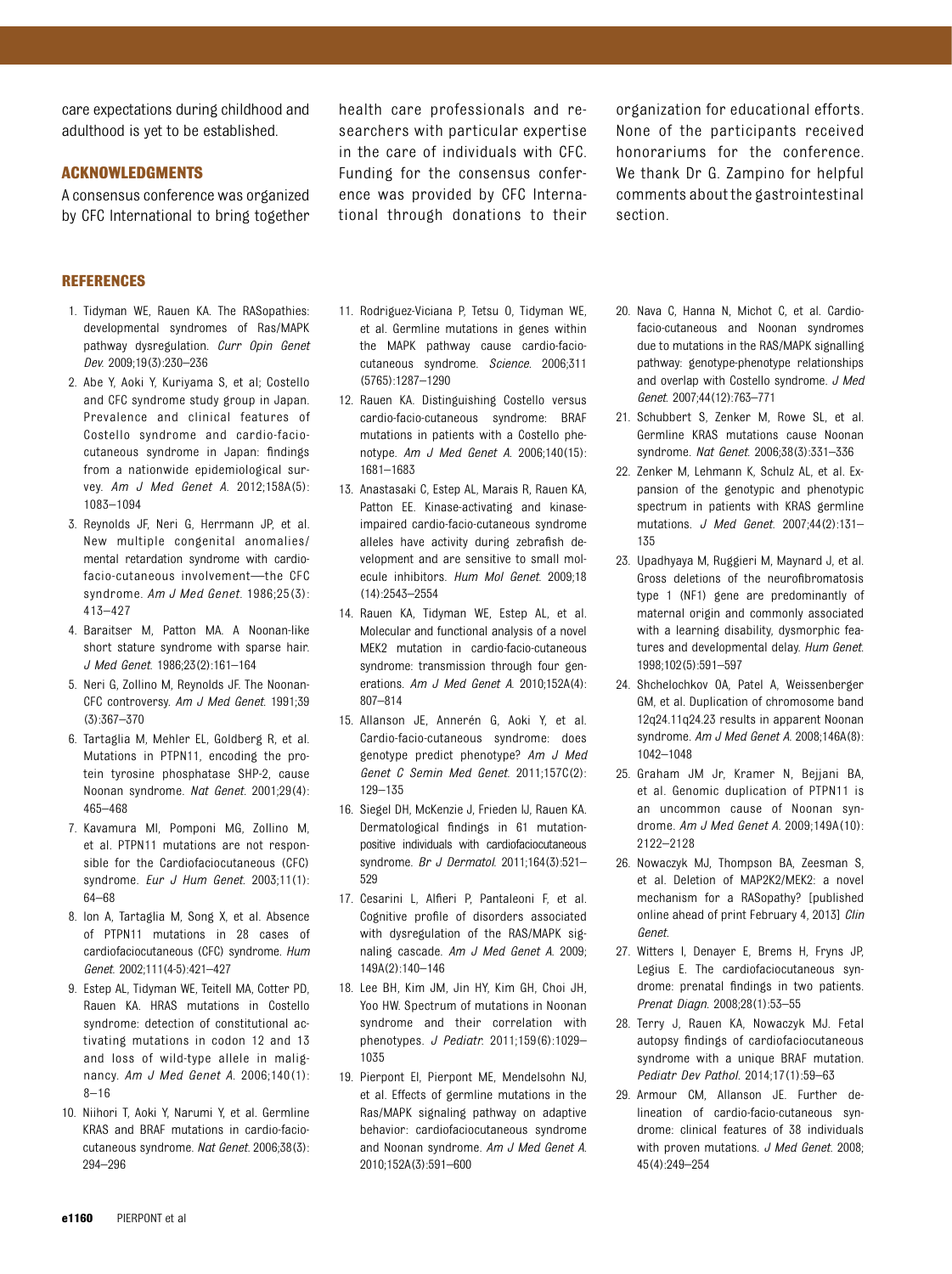- 30. Kavamura MI, Peres CA, Alchorne MM, Brunoni D. CFC index for the diagnosis of cardiofaciocutaneous syndrome. Am J Med Genet. 2002;112(1):12–16
- 31. Allanson J, Opitz JM, Carey JC, et al. Cardio-facio-cutaneous syndrome: a distinct entity. Proc Greenwood Genet Ctr. 2002;21:67
- 32. Roberts A, Allanson J, Jadico SK, et al. The cardiofaciocutaneous syndrome. J Med Genet. 2006;43(11):833–842
- 33. Goodwin AF, Oberoi S, Landan M, et al. Craniofacial and dental development in cardio-facio-cutaneous syndrome: the importance of Ras signaling homeostasis. Clin Genet. 2013;83(6):539–544
- 34. Al-Rahawan MM, Chute DJ, Sol-Church K, et al. Hepatoblastoma and heart transplantation in a patient with cardio-faciocutaneous syndrome. Am J Med Genet A. 2007;143A(13):1481–1488
- 35. Lin AE, Alexander ME, Colan SD, et al. Clinical, pathological, and molecular analyses of cardiovascular abnormalities in Costello syndrome: a Ras/MAPK pathway syndrome. Am J Med Genet A. 2011; 155A(3):486–507
- 36. Gripp KW, Lin AE, Nicholson L, et al. Further delineation of the phenotype resulting from BRAF or MEK1 germline mutations helps differentiate cardio-facio-cutaneous syndrome from Costello syndrome. Am J Med Genet A. 2007;143A(13):1472– 1480
- 37. Narumi Y, Aoki Y, Niihori T, et al. Molecular and clinical characterization of cardiofacio-cutaneous (CFC) syndrome: overlapping clinical manifestations with Costello syndrome. Am J Med Genet A. 2007;143A(8): 799–807
- 38. Weiss G, Confino Y, Shemer A, Trau H. Cutaneous manifestations in the cardiofaciocutaneous syndrome, a variant of the classical Noonan syndrome. Report of a case and review of the literature. J Eur Acad Dermatol Venereol. 2004;18(3):324– 327
- 39. Morice-Picard F, Ezzedine K, Delrue MA, et al. Cutaneous manifestations in Costello and cardiofaciocutaneous syndrome: report of 18 cases and literature review. Pediatr Dermatol. 2013;30(6):665–673
- 40. Yoon G, Rosenberg J, Blaser S, Rauen KA. Neurological complications of cardio-faciocutaneous syndrome. Dev Med Child Neurol. 2007;49(12):894–899
- 41. Grebe TA, Clericuzio C. Neurologic and gastrointestinal dysfunction in cardio-faciocutaneous syndrome: identification of a severe phenotype. Am J Med Genet. 2000;95 (2):135–143
- 42. Papadopoulou E, Sifakis S, Sol-Church K, et al. CNS imaging is a key diagnostic tool in the evaluation of patients with CFC syndrome: two cases and literature review. Am J Med Genet A. 2011;155A(3):605– 611
- 43. DeRoos ST, Ryan MM, Ouvrier RA. Peripheral neuropathy in cardiofaciocutaneous syndrome. Pediatr Neurol. 2007;36(4):250– 252
- 44. Manci EA, Martinez JE, Horenstein MG, et al. Cardiofaciocutaneous syndrome (CFC) with congenital peripheral neuropathy and nonorganic malnutrition: an autopsy study. Am J Med Genet A. 2005; 137(A):1–8
- 45. Aizaki K, Sugai K, Saito Y, et al. Cardio-faciocutaneous syndrome with infantile spasms and delayed myelination. Brain Dev. 2011;33 (2):166–169
- 46. Adachi M, Abe Y, Aoki Y, Matsubara Y. Epilepsy in RAS/MAPK syndrome: two cases of cardio-facio-cutaneous syndrome with epileptic encephalopathy and a literature review. Seizure. 2012;21(1):55–60
- 47. Koudova M, Seemanova E, Zenker M. Novel BRAF mutation in a patient with LEOPARD syndrome and normal intelligence. Eur J Med Genet. 2009;52(5):337–340
- 48. Pierpont EI, Pierpont ME, Mendelsohn NJ, Roberts AE, Tworog-Dube E, Seidenberg MS. Genotype differences in cognitive functioning in Noonan syndrome. Genes Brain Behav. 2009;8(3):275–282
- 49. Adviento B, Corbin IL, Widjala F, et al. Autism traits in the RASopathies. J Med Genet. 2014;51(1):10–20
- 50. Goldstein H. Communication intervention for children with autism: a review of treatment efficacy. J Autism Dev Disord. 2002;32(5):373–396
- 51. Kaiser AP, Roberts MY. Parent-implemented enhanced milieu teaching with preschool children who have intellectual disabilities. J Speech Lang Hear Res. 2013;56(1):295– 309
- 52. Case-Smith J, Arbesman M. Evidencebased review of interventions for autism used in or of relevance to occupational therapy. Am J Occup Ther. 2008;62(4):416-429
- 53. Lafasakis M, Sturmey P. Training parent implementation of discrete-trial teaching: effects on generalization of parent teaching and child correct responding. J Appl Behav Anal. 2007;40(4):685–689
- 54. LaBelle C, Charlop-Christy M. Individualizing functional analysis to assess multiple and changing functions of severe behavior problems in children with autism. J Posit Behav Interv. 2002;4:231–241
- 55. Mesibov G, Browder D, Kirkland C. Using individualized schedules as a component of positive behavioral support for students with developmental disabilities. J Posit Behav Interv. 2002;4:73–79
- 56. Herman TE, McAlister WH. Gastrointestinal and renal abnormalities in cardio-faciocutaneous syndrome. Pediatr Radiol. 2005; 35(2):202–205
- 57. McDaniel CH, Fujimoto A. Intestinal malrotation in a child with cardio-facio-cutaneous syndrome. Am J Med Genet. 1997;70(3): 284–286
- 58. Stevenson DA, Yang FC. The musculoskeletal phenotype of the RASopathies. Am J Med Genet C Semin Med Genet. 2011;157C (2):90–103
- 59. Zenker M. Clinical manifestations of mutations in RAS and related intracellular signal transduction factors. Curr Opin Pediatr. 2011;23(4):443–451
- 60. Zeitler P, Siriwardana G. Stimulation of mitogen-activated protein kinase pathway in rat somatotrophs by growth hormonereleasing hormone. Endocrine. 2000;12(3): 257–264
- 61. Neri G, Sabatino G, Bertini E, Genuardi M. The CFC syndrome—report of the first two cases outside the United States. Am J Med Genet. 1987;27(4):767–771
- 62. Bottani A, Hammerer I, Schinzel A. The cardio-facio-cutaneous syndrome: report of a patient and review of the literature. Eur J Pediatr. 1991;150(7):486–488
- 63. Lee PA, Ross J, Germak JA, Gut R. Effect of 4 years of growth hormone therapy in children with Noonan syndrome in the American Norditropin Studies: Web-Enabled Research (ANSWER) Program registry. Int J Pediatr Endocrinol. 2012; 2012(1):15
- 64. Quaio CR, Carvalho JF, da Silva CA, et al. Autoimmune disease and multiple autoantibodies in 42 patients with RASopathies. Am J Med Genet A. 2012;158A(5):1077– 1082
- 65. Reinker KA, Stevenson DA, Tsung A. Orthopaedic conditions in Ras/MAPK related disorders. J Pediatr Orthop. 2011;31(5): 599–605
- 66. Stevenson DA, Allen S, Tidyman WE, et al. Peripheral muscle weakness in RASopathies. Muscle Nerve. 2012;46(3):394–399
- 67. Tidyman WE, Lee HS, Rauen KA. Skeletal muscle pathology in Costello and cardio-facio-cutaneous syndromes: developmental consequences of germline Ras/MAPK activation on myogenesis. Am J Med Genet C Semin Med Genet. 2011;157C (2):104–114